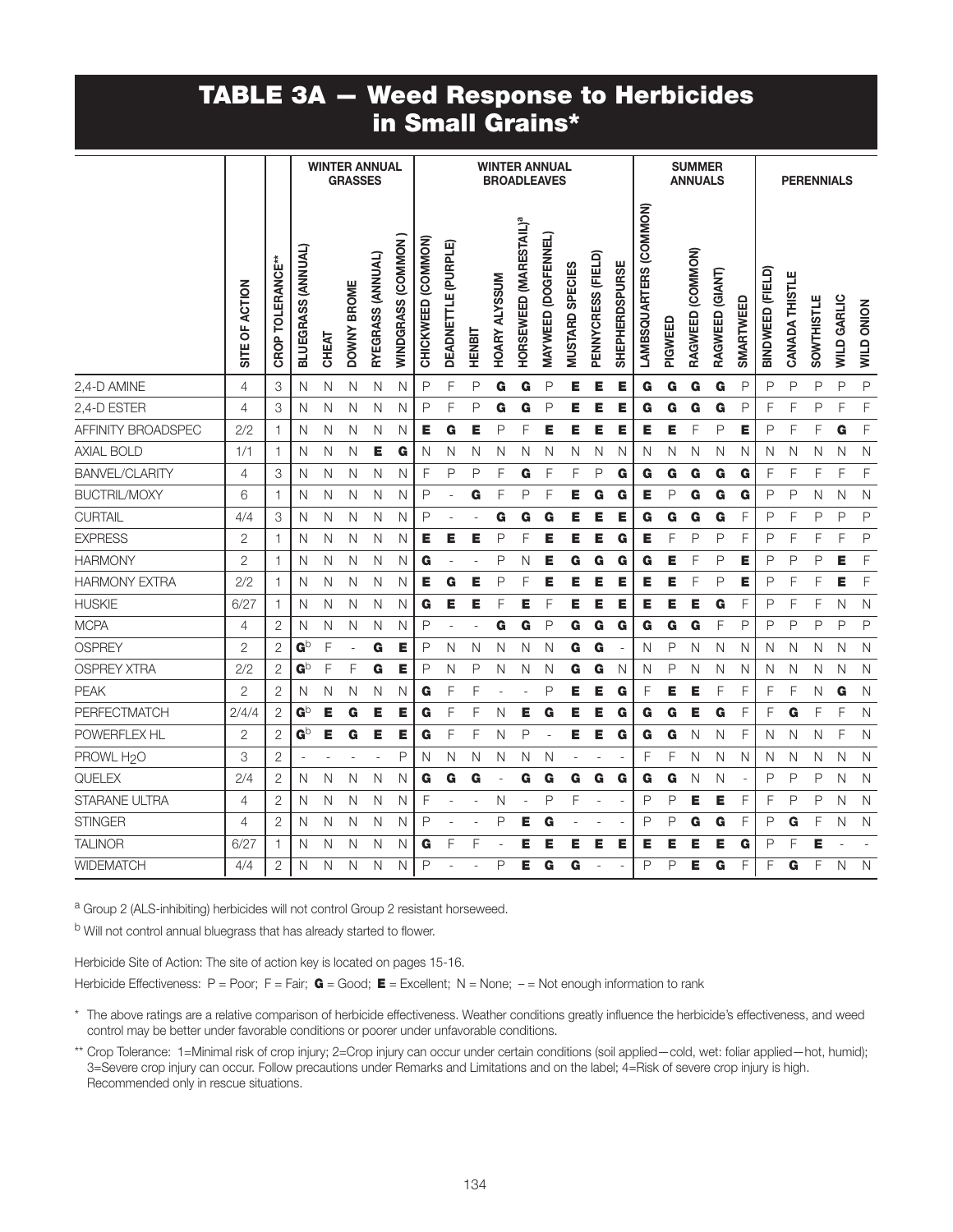# TABLE 3B – Herbicide Premixes in Small Grains

| <b>TRADE NAME</b>         | <b>COMPANY</b>           | <b>FORMULATION</b> | <b>TYPICAL USE RATE</b> | $=$ | <b>EQUIVALENT RATES</b>                                          |
|---------------------------|--------------------------|--------------------|-------------------------|-----|------------------------------------------------------------------|
| <b>Affinity BroadSpec</b> | <b>FMC</b>               | 50WG               | $0.75$ oz/A             | $=$ | 0.375 oz Harmony $SG +$<br>0.375 oz Express                      |
| Axial Bold                | Syngenta                 | 0.685L             | 15 oz/A                 | $=$ | 16.3 oz Axial $XL +$<br>0.42 oz ai fenoxaprop-p-ethyl            |
| Curtail                   | <b>BASF</b>              | 2.38L              | $2$ pt/ $A$             | $=$ | $0.25$ pt Stinger +<br>1 pt 2,4-D amine                          |
| Harmony Extra             | <b>FMC</b>               | <b>50WG</b>        | $0.75$ oz/A             | $=$ | 0.5 oz Harmony SG +<br>0.25 oz Express                           |
| Huskie                    | <b>Bayer CropScience</b> | 2.06L              | $13.5 \text{ oz/A}$     | $=$ | $0.74$ pt Buctril +<br>0.033 lb ai pyrasulfotole                 |
| Osprey Xtra               | <b>Bayer CropScience</b> | 6WG                | $4.75$ oz/A             | $=$ | 4.75 oz Osprey<br>0.0045 lb ai thiencarbazone                    |
| PerfectMatch              | Corteva Agriscience      | 1.61L              | $1$ pt/ $A$             | $=$ | 4 oz Stinger +<br>0.27 pt Starane Ultra +<br>1.7 oz PowerFlex HL |
| Quelex                    | Corteva Agriscience      | 20WG               | $0.75$ oz/A             | $=$ | 0.0046 lb ae halauxifen $+$<br>0.0046 lb ai florasulam           |
| Talinor                   | Syngenta                 | 1.77L              | $13.7 \text{ oz/A}$     | $=$ | $0.62$ pt Buctril +<br>0.033 lb ai bicyclopyrone                 |
| Widematch                 | Corteva Agriscience      | 1.5L               | 1.33 $pt/A$             | $=$ | 5.3 oz Stinger +<br>0.29 pt Starane Ultra                        |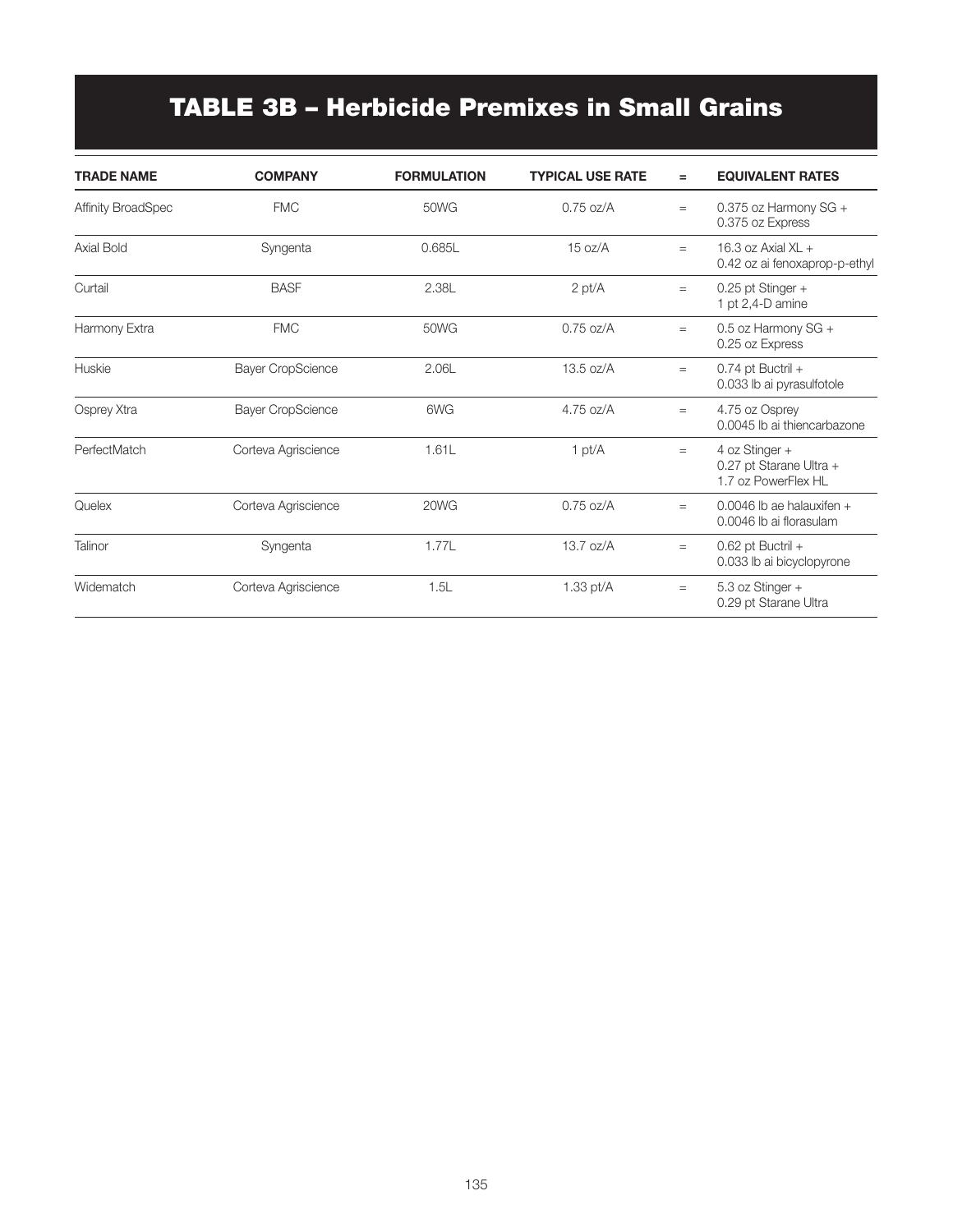## TABLE 3C – Small Grain Herbicides – Remarks and **Limitations**

### Direct-Drilled Small Grains (No-Till)

#### *(fall or spring seedings following soybeans, corn or dry edible beans)*

In general, complete control of all plants present at the time of planting is required for successful weed control. With direct drilling (no-till), vegetation control is accomplished before planting with burndown herbicides such as paraquat *(Gramoxone)* or glyphosate (Table 10). Other herbicides such as *Sharpen* may be tank-mixed with these products to help improve control of certain weed species (e.g., glyphosateresistant horseweed). *Sharpen* can be applied preplant or preemergence to wheat, barley, oats, or rye. *Sharpen* applied alone or in tankmixtures should be applied at 1 to 2 fl oz/A with a methylated seed oil at 1% v/v + ammonium sulfate at 8.5 to 17 lb/100 gal. *Sharpen* provides residual control of horseweed and some other broadleaf weeds at rates of 1.5 to 2 fl oz/A. Refer to the product labels for details. *Gramoxone* provides faster kill. Glyphosate is preferred if perennial weeds are present, but fields with serious perennial weed problems should not be direct drilled with a small grain until the perennial weeds have been controlled.

The need for a burndown herbicide depends on the species of weeds present. If no weeds are present, a burndown herbicide is not needed. For fall-seeded small grains, fields with small seedlings of species that DO NOT overwinter (summer annuals only) and are present at low densities DO NOT need a burndown herbicide. If the weeds are large, however, or capable of overwintering (winter annuals, biennials or perennials) or if identification of the weeds cannot be confirmed, a burndown herbicide should be used. For spring-seeded small grains, a burndown herbicide should be used if any weeds are present at planting time, regardless of species or size.

Herbicides applied after small grain emergence are not affected by the tillage system used. All of the herbicides listed below can be used in all tillage systems including direct drilling. No weed problems are unique to no-till small grain production. Therefore, no-till small grain production does not present any special weed control concerns.

|                        |                                                                      | Rate Ib/A |                                                       |                                                                                                                                                                                                                                                                                                                                                                                                                                                                                                                                                                                                                                                                                                                                                                                                                                                                                                                                                                                                                                                                                                                                                  |
|------------------------|----------------------------------------------------------------------|-----------|-------------------------------------------------------|--------------------------------------------------------------------------------------------------------------------------------------------------------------------------------------------------------------------------------------------------------------------------------------------------------------------------------------------------------------------------------------------------------------------------------------------------------------------------------------------------------------------------------------------------------------------------------------------------------------------------------------------------------------------------------------------------------------------------------------------------------------------------------------------------------------------------------------------------------------------------------------------------------------------------------------------------------------------------------------------------------------------------------------------------------------------------------------------------------------------------------------------------|
| <b>Weed Controlled</b> | <b>Herbicide</b>                                                     | a.i.      | Formulation/A                                         | <b>Remarks and Limitations</b>                                                                                                                                                                                                                                                                                                                                                                                                                                                                                                                                                                                                                                                                                                                                                                                                                                                                                                                                                                                                                                                                                                                   |
| Annual grasses         | mesosulfuron<br>(Osprey)<br>$^{+}$<br>surfactant<br>ammonium sulfate | 0.013     | 4.75 oz 4.5WG<br>$+$<br>0.5%<br>$+$<br>3 <sub>h</sub> | • Refer to Table 3A for weed control and crop tolerance<br>ratings.<br>• Apply in the fall after wheat emergence, or in the spring<br>before jointing (Feekes 6).<br>• Osprey will provide control of windgrass, annual bluegrass,<br>roughstalk bluegrass, and annual ryegrass.<br>• Methylated seed oil at 1.5 pt/A can be used in place of<br>surfactant + ammonium sulfate.<br>• Red clover can be frost-seeded after fall applications of<br>Osprey - some initial injury may occur. DO NOT apply<br>Osprey in the spring if red clover is frost-seeded.<br>• DO NOT apply to barley.<br>• Osprey should be applied using water as the spray<br>carrier, but up to 15% of the spray solution can be nitrogen<br>fertilizer solution.<br>• DO NOT use spray additives that alter the spray solution<br>below 6.0 pH.<br>• DO NOT apply more than a total of 4.75 oz/A per crop year.<br>• May be tank mixed with other herbicides to control a broader<br>spectrum of broadleaf weeds. See label for tank mix<br>partners.<br>• Refer to Table 3E for harvest restrictions.<br>• Refer to label and Table 12 for crop rotation restrictions. |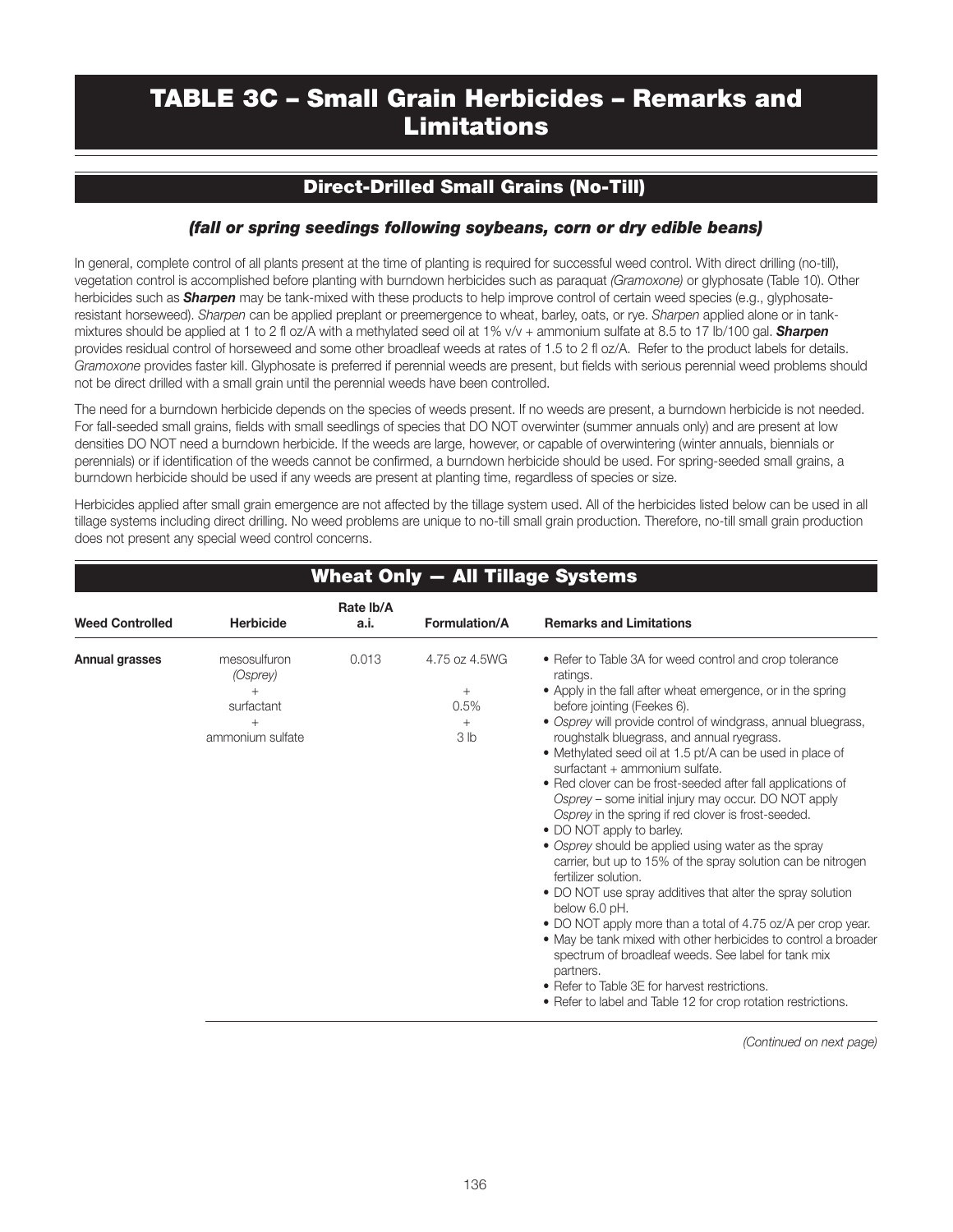| <b>Weed Controlled</b>        | <b>Herbicide</b>                                                                                        | Rate Ib/A<br>a.i. | <b>Formulation/A</b>                                              | <b>Remarks and Limitations</b>                                                                                                                                                                                                                                                                                                                                                                                                                                                                                                                                                                                                                                                                                                                                                                                                                                                                                                                                                                                                                                                                                                                                                        |
|-------------------------------|---------------------------------------------------------------------------------------------------------|-------------------|-------------------------------------------------------------------|---------------------------------------------------------------------------------------------------------------------------------------------------------------------------------------------------------------------------------------------------------------------------------------------------------------------------------------------------------------------------------------------------------------------------------------------------------------------------------------------------------------------------------------------------------------------------------------------------------------------------------------------------------------------------------------------------------------------------------------------------------------------------------------------------------------------------------------------------------------------------------------------------------------------------------------------------------------------------------------------------------------------------------------------------------------------------------------------------------------------------------------------------------------------------------------|
|                               |                                                                                                         |                   |                                                                   |                                                                                                                                                                                                                                                                                                                                                                                                                                                                                                                                                                                                                                                                                                                                                                                                                                                                                                                                                                                                                                                                                                                                                                                       |
| (continued)<br>Annual grasses | mesosulfuron +<br>thiencarbazone<br>(Osprey Xtra)<br>$^{+}$<br>surfactant<br>$^{+}$<br>ammonium sulfate | 0.297             | 4.75 oz 6WG<br>$+$<br>0.5%<br>$^{+}$<br>3 <sub>lb</sub>           | • Refer to Table 3A for weed control and crop tolerance ratings.<br>• See Table 3B for individual product rate equivalents for the<br>premix.<br>• Apply in the fall after wheat emergence, or in the spring<br>before jointing (Feekes 6) (Figure 1).<br>· Osprey Xtra will provide control of windgrass, annual<br>bluegrass, roughstalk bluegrass, and annual ryegrass.<br>• DO NOT apply to barley.<br>• Osprey Xtra should be applied using water as the spray<br>carrier, but up to 15% of the spray solution can be nitrogen<br>fertilizer solution.<br>• DO NOT make an independent liquid nitrogen fertilizer<br>application within 7 days before or after an Osprey Xtra<br>application.<br>. DO NOT use spray additives that alter the spray solution<br>below 6.0 pH.<br>• May be tank mixed with most other herbicides. Consult<br>labels for tank mix partners.<br>• DO NOT spray if night temperatures go below 40 F the night<br>before or after application.<br>• Refer to Table 3E for harvest restrictions.<br>• Refer to label and Table 12 for crop rotation restrictions.                                                                                       |
|                               | pyroxsulam<br>(PowerFlex HL)<br>$+$<br>surfactant<br>$^{+}$<br>ammonium sulfate                         | 0.016             | 2 oz 13WG<br>$\! + \!\!\!\!$<br>0.5%<br>$^{+}$<br>3 <sub>lb</sub> | • Refer to Table 3A for weed control and crop tolerance<br>ratings.<br>• Apply to winter wheat in the fall or spring from the 3 leaf<br>stage to jointing, between Feeke's stages 1.3 and 6<br>(Figure 1).<br>• PowerFlex HL may only be applied to wheat.<br>• PowerFlex HL is labeled for control of windgrass and cheat.<br>• Most effective when grass weeds are at the 2 leaf stage and<br>broadleaf weeds are less than 2 inches tall.<br>• Red clover can be frost-seeded after fall applications of<br>PowerFlex HL - some initial injury may occur. DO NOT apply<br>PowerFlex HL in the spring if red clover is frost-seeded.<br>• PowerFlex HL may be applied with no more than 50% of<br>the spray carrier as liquid nitrogen (<30 lb actual nitrogen),<br>reduce the rate of surfactant to 0.25% - foliar leaf burn<br>yellowing, and reduced growth may occur.<br>• PowerFlex HL will not control ALS-resistant weed species.<br>• DO NOT apply to barley.<br>• DO NOT tank-mix with dicamba, 2,4-D amine, or MCPA -<br>grass control will be reduced.<br>• Refer to Table 3E for harvest restrictions.<br>• Refer to label and Table 12 for crop rotation restrictions. |
|                               | pendimethalin<br>(Prowl H <sub>2</sub> O)                                                               | 0.95              | 2 pt 3.8CS                                                        | • Refer to Table 3A for weed control and crop tolerance<br>ratings.<br>• Prowl H2O may only be applied to wheat.<br>• Apply between 1 leaf and flag leaf emergence, between<br>Feeke's stages 1 and 7.9 (Figure 1).<br>• Prowl H2O has limited effectiveness against windgrass.<br>• Prowl H <sub>2</sub> O will not control emerged weeds. Prowl H <sub>2</sub> O<br>should be applied before target weed emergence.<br>• Wheat seed must be planted 1/2 to 1 inch deep to avoid<br>crop injury.<br>• Refer to Table 3E for harvest restrictions.<br>• Refer to label and Table 12 for crop rotation restrictions.                                                                                                                                                                                                                                                                                                                                                                                                                                                                                                                                                                   |

 $\overline{\phantom{0}}$ 

*(Continued on next page)*

 $\overline{\phantom{0}}$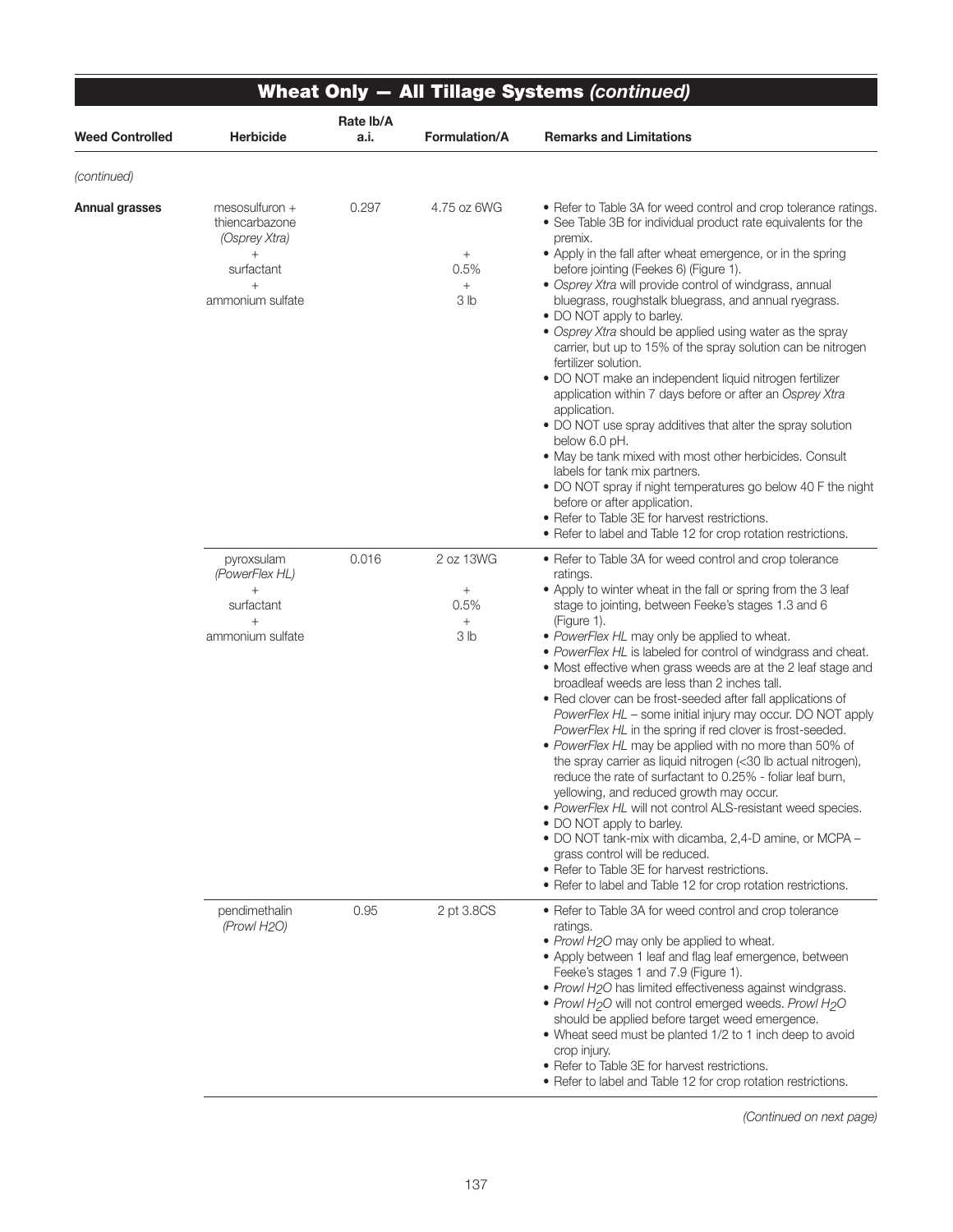| <b>Wheat Only - All Tillage Systems (continued)</b> |                                                                                                              |                   |                                                           |                                                                                                                                                                                                                                                                                                                                                                                                                                                                                                                                                                                                                                                                                                                                                                                                                                                 |  |  |  |  |  |
|-----------------------------------------------------|--------------------------------------------------------------------------------------------------------------|-------------------|-----------------------------------------------------------|-------------------------------------------------------------------------------------------------------------------------------------------------------------------------------------------------------------------------------------------------------------------------------------------------------------------------------------------------------------------------------------------------------------------------------------------------------------------------------------------------------------------------------------------------------------------------------------------------------------------------------------------------------------------------------------------------------------------------------------------------------------------------------------------------------------------------------------------------|--|--|--|--|--|
| <b>Weed Controlled</b>                              | <b>Herbicide</b>                                                                                             | Rate Ib/A<br>a.i. | Formulation/A                                             | <b>Remarks and Limitations</b>                                                                                                                                                                                                                                                                                                                                                                                                                                                                                                                                                                                                                                                                                                                                                                                                                  |  |  |  |  |  |
| Annual grasses<br><b>Annual broadleaves</b>         | $clopyralid +$<br>$fluroxypyr +$<br>pyroxsulam<br>(PerfectMatch)<br>$^{+}$<br>surfactant<br>ammonium sulfate | 0.2               | 1 pt 1.61L<br>$^{+}$<br>0.25%<br>$^{+}$<br>3 <sub>h</sub> | • Refer to Table 3A for weed control and crop tolerance ratings.<br>• See Table 3B for individual product rate equivalents for the<br>premix.<br>• Apply to winter wheat in the spring from the 3 leaf stage to<br>jointing, between Feekes stage 1.3 and 6 (Figure 1).<br>• PerfectMatch may only be applied to wheat and triticale.<br>• PerfectMatch will provide control of common windgrass<br>and cheat.<br>• May be tank mixed with most other herbicides. Consult<br>labels for tank mix partners.<br>• DO NOT apply PerfectMatch if the crop is underseeded with<br>a lequme.<br>• DO NOT make an independent liquid nitrogen fertilizer<br>application within 7 days before or after a PerfectMatch<br>application.<br>• Refer to Table 3E for harvest restrictions.<br>• Refer to label and Table 12 for crop rotation restrictions. |  |  |  |  |  |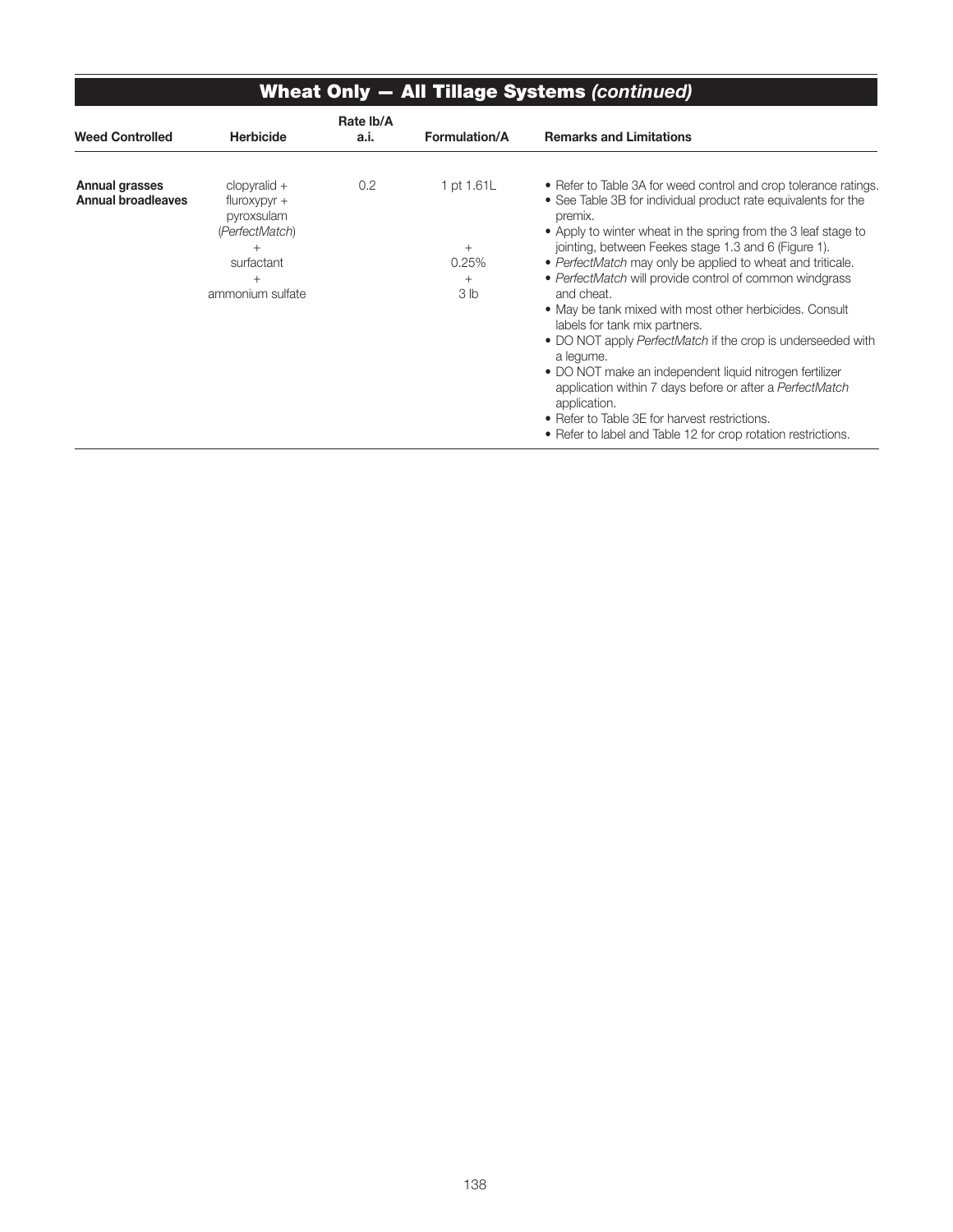|                           |                                                                                              |                   |                                 | <b>Barley and Wheat - All Tillage Systems</b>                                                                                                                                                                                                                                                                                                                                                                                                                                                                                                                                                                                                                                                                                                                                                                                                                                                                                                                                                                                                                                                                                                                                                                                                                                                                                                                                                                                                                                                                                                                                                       |
|---------------------------|----------------------------------------------------------------------------------------------|-------------------|---------------------------------|-----------------------------------------------------------------------------------------------------------------------------------------------------------------------------------------------------------------------------------------------------------------------------------------------------------------------------------------------------------------------------------------------------------------------------------------------------------------------------------------------------------------------------------------------------------------------------------------------------------------------------------------------------------------------------------------------------------------------------------------------------------------------------------------------------------------------------------------------------------------------------------------------------------------------------------------------------------------------------------------------------------------------------------------------------------------------------------------------------------------------------------------------------------------------------------------------------------------------------------------------------------------------------------------------------------------------------------------------------------------------------------------------------------------------------------------------------------------------------------------------------------------------------------------------------------------------------------------------------|
| <b>Weed Controlled</b>    | <b>Herbicide</b>                                                                             | Rate Ib/A<br>a.i. | <b>Formulation/A</b>            | <b>Remarks and Limitations</b>                                                                                                                                                                                                                                                                                                                                                                                                                                                                                                                                                                                                                                                                                                                                                                                                                                                                                                                                                                                                                                                                                                                                                                                                                                                                                                                                                                                                                                                                                                                                                                      |
| Annual grasses            | pinoxaden +<br>fenoxaprop-p-ethyl<br>(Axial Bold)                                            | 0.08              | 15 oz 0.685L                    | • Refer to Table 3A for weed control and crop tolerance ratings.<br>• See Table 3B for individual product rate equivalents for the<br>premix.<br>• Winter wheat: apply from emergence to the preboot stage,<br>Feekes stage 8 (Figure 1). Barley: apply from emergence to<br>prior to jointing, Feekes stage 6.<br>. Red clover can be frost-seeded, as long as it is not used as<br>a forage.<br>• Axial Bold will provide control of common windgrass and<br>roughstalk bluegrass.<br>. May be tank mixed with most other herbicides. Consult<br>labels for tank mix partners.<br>· Axial Bold contains a built-in adjuvant.<br>• Refer to Table 3E for harvest restrictions.<br>• Refer to label and Table 12 for crop rotation restrictions.                                                                                                                                                                                                                                                                                                                                                                                                                                                                                                                                                                                                                                                                                                                                                                                                                                                    |
| <b>Annual broadleaves</b> | 2,4-D amine<br><b>or</b>                                                                     | 0.5               | 1 pt $4L$                       | • Refer to Table 3A for weed control and crop tolerance ratings.<br>• Apply in the spring to actively growing grain following                                                                                                                                                                                                                                                                                                                                                                                                                                                                                                                                                                                                                                                                                                                                                                                                                                                                                                                                                                                                                                                                                                                                                                                                                                                                                                                                                                                                                                                                       |
|                           | $2,4$ -Dester                                                                                | 0.5               | $1$ pt $4L$                     | tillering (usually about 6-8 inches tall) but prior to jointing,<br>between Feeke's stages 3 and 6 (Figure 1).<br>• DO NOT treat in the BOOT to DOUGH stage.<br>• DO NOT apply in the fall.<br>• Most effective when weeds are small (less than 4 inches).<br>• DO NOT frost-seed red clover if 2,4-D is applied.<br>• 2,4-D ester will provide suppression of wild garlic and wild<br>onion.<br>. Not effective on smartweed and wild buckwheat.<br>• Liquid nitrogen fertilizer solutions can be used as the carrier<br>in place of water.<br>• 2,4-D ester mixes easier with 28% liquid nitrogen.<br>• Refer to Table 3E for harvest restrictions.<br>• Refer to Table 12 for crop rotation restrictions.                                                                                                                                                                                                                                                                                                                                                                                                                                                                                                                                                                                                                                                                                                                                                                                                                                                                                        |
|                           | thifensulfuron-methyl +<br>tribenuron-methyl<br>(Affinity BroadSpec)<br>$^{+}$<br>surfactant | 0.023             | 0.75 oz 50WG<br>$^{+}$<br>0.25% | • Refer to Table 3A for weed control and crop tolerance ratings.<br>• See Table 3B for individual product rate equivalents for the<br>premix.<br>• Apply to winter wheat and barley after the crop is in the<br>2-leaf stage but before the flag leaf is visible, between<br>Feeke's stages 1.2 and 7.9 (Figure 1).<br>• Most effective if weeds are small, 4 inches or less.<br>• Red clover can be frost-seeded after fall applications of<br>Affinity BroadSpec. DO NOT apply Affinity BroadSpec in the<br>spring if red clover is frost-seeded.<br>• Affinity BroadSpec may be tank mixed with 2,4-D, MCPA or<br>Buctril and improved control of ragweed.<br>• Tank mixes with 2,4-D may improve thistle control but also<br>carry a greater risk of crop injury. To reduce this risk, apply<br>2,4-D at no more than 0.5 pt/A (0.25 lb ai/A) of 2.4-D and<br>reduce surfactant concentration to 0.125%.<br>• For severe infestation, increase Affinity BroadSpec rate to<br>$1.0$ oz/A.<br>• Caution: If liquid nitrogen fertilizer is used as the herbicide<br>carrier, leaf burn, yellowing, and stunting are likely. Crop inju-<br>ry is greatly reduced if the spray carrier is a 50:50 mixture of<br>liquid nitrogen to water compared with 100% liquid nitrogen<br>as the carrier. With favorable growing conditions the symp-<br>toms are temporary, but this practice is not recommended.<br>• Caution: DO NOT USE Affinity BroadSpec plus malathion,<br>as crop injury will occur.<br>• Refer to Table 3E for harvest restrictions.<br>• See Table 12 for crop rotation restrictions. |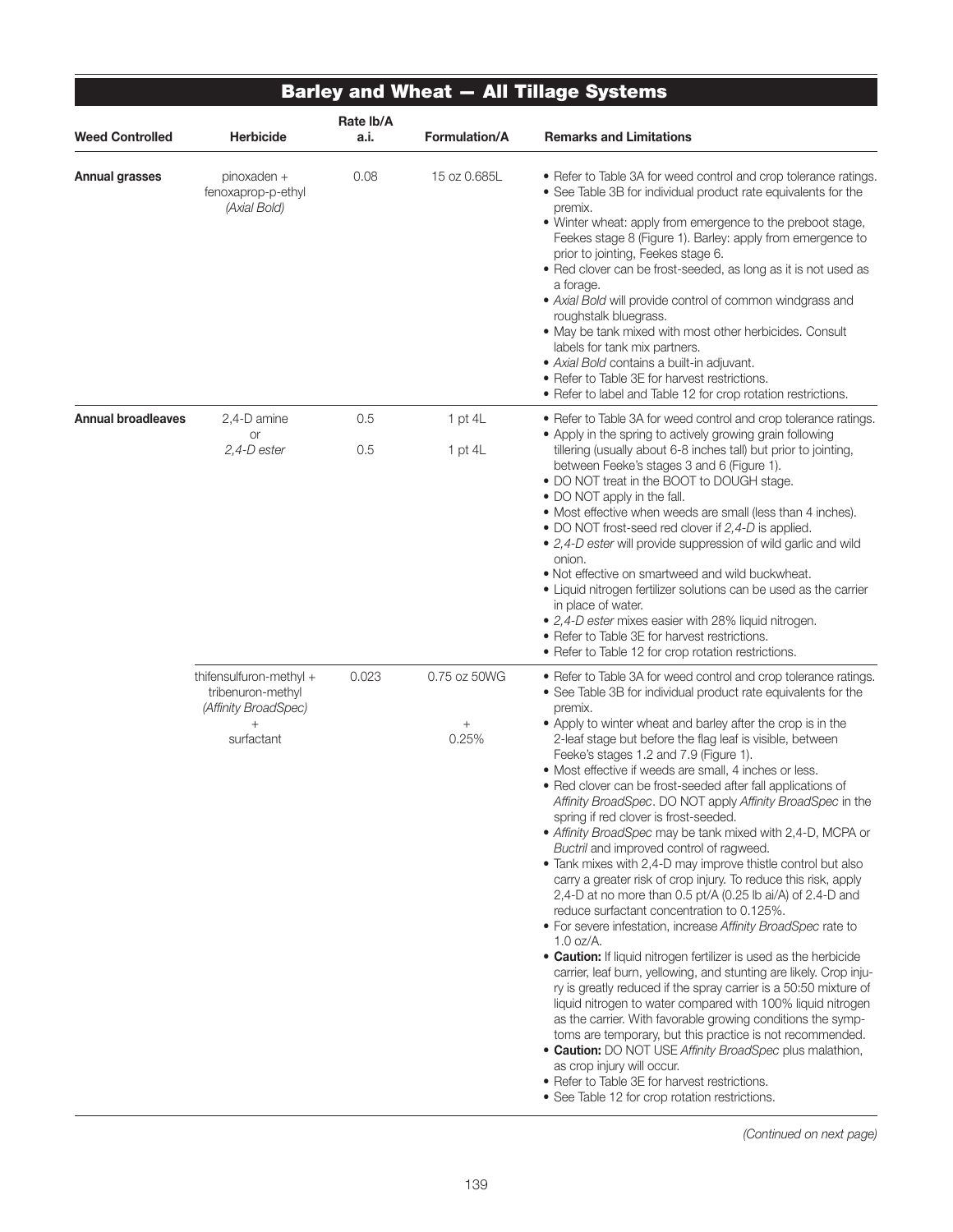| <b>Barley and Wheat - All Tillage Systems (continued)</b> |                                         |                   |                      |                                                                                                                                                                                                                                                                                                                                                                                                                                                                                                                                                                                                                                                                                                                                                                                                                                                                                                                                                                  |  |  |  |  |
|-----------------------------------------------------------|-----------------------------------------|-------------------|----------------------|------------------------------------------------------------------------------------------------------------------------------------------------------------------------------------------------------------------------------------------------------------------------------------------------------------------------------------------------------------------------------------------------------------------------------------------------------------------------------------------------------------------------------------------------------------------------------------------------------------------------------------------------------------------------------------------------------------------------------------------------------------------------------------------------------------------------------------------------------------------------------------------------------------------------------------------------------------------|--|--|--|--|
| <b>Weed Controlled</b>                                    | <b>Herbicide</b>                        | Rate lb/A<br>a.i. | <b>Formulation/A</b> | <b>Remarks and Limitations</b>                                                                                                                                                                                                                                                                                                                                                                                                                                                                                                                                                                                                                                                                                                                                                                                                                                                                                                                                   |  |  |  |  |
| (continued)                                               |                                         |                   |                      |                                                                                                                                                                                                                                                                                                                                                                                                                                                                                                                                                                                                                                                                                                                                                                                                                                                                                                                                                                  |  |  |  |  |
| <b>Annual broadleaves</b>                                 | dicamba<br>(Banvel, Clarity)            | 0.125             | 0.25 pt 4L           | • Refer to Table 3A for weed control and crop tolerance<br>ratings.<br>• Apply in spring to actively growing plants with a well<br>established secondary root system or following tillering but<br>prior to jointing, between Feeke's stages 3 and 6 (Figure 1).<br>• Some wheat varieties are sensitive to dicamba.<br>• DO NOT apply dicamba to wheat varieties Wakefield or<br>Madison - severe injury and yield loss will occur.<br>• DO NOT apply to spring-seeded barley.<br>. DO NOT frost-seed red clover if dicamba is applied.<br>. Most effective when weeds are small, less than 4 inches.<br>• Dicamba provides some control of bindweed, thistles, wild<br>garlic and wild onion.<br>• More effective than 2,4-D on smartweed, wild buckwheat,<br>and perennials.<br>• CAUTION should be taken to avoid vapor and particle<br>spray drift.<br>• Refer to Table 3E for harvest restrictions.<br>• Refer to Table 12 for crop rotation restrictions. |  |  |  |  |
|                                                           | bromoxynil<br>(Buctril, Moxy, others)   | 0.35              | 1.5 pt 2L            | • Refer to Table 3A for weed control and crop tolerance<br>ratings.<br>• Apply from emergence to boot stage, between Feeke's<br>stages 1 and 9 (Figure 1).<br>· Buctril may be applied to small grains seeded with ALFALFA<br>only. Alfalfa needs to have at least 4 trifoliate leaves prior to<br>application and air temperatures should not exceed 70°F at<br>and 3 days following application.<br>• Good coverage is essential.<br>• Bromoxynil must be applied to small weeds for effective<br>control.<br>. Redroot pigweed and mustard must be controlled when very<br>small (refer to label for details).<br>• Very good crop safety.<br>• Refer to Table 3E for harvest restrictions.<br>• Refer to Table 12 for crop rotation restrictions.                                                                                                                                                                                                            |  |  |  |  |
|                                                           | clopyralid+<br>2,4-D amine<br>(Curtail) | 0.6               | 2 pt 2.38L           | • Refer to Table 3A for weed control and crop tolerance<br>ratings.<br>• See Table 3B for individual product rate equivalents for the<br>premix.<br>• For control of annual broadleaves and suppression of<br>3 Canada thistle.<br>. Apply to wheat and barley following tillering but prior to joint-<br>ing, between Feeke's stages 3 and 6 (Figure 1).<br>• DO NOT treat in the BOOT to DOUGH stage.<br>• DO NOT treat a field with Curtail that has been treated<br>previously with 2,4-D or dicamba.<br>• Refer to Table 3E for harvest restrictions.<br>• Rotation interval for soybeans and dry beans is extended to<br>18 months if soils contain less than 2% organic matter and<br>natural precipitation is less than 15 inches during the 10.5<br>months following treatment.<br>• See Table 12 for crop rotation restrictions.                                                                                                                       |  |  |  |  |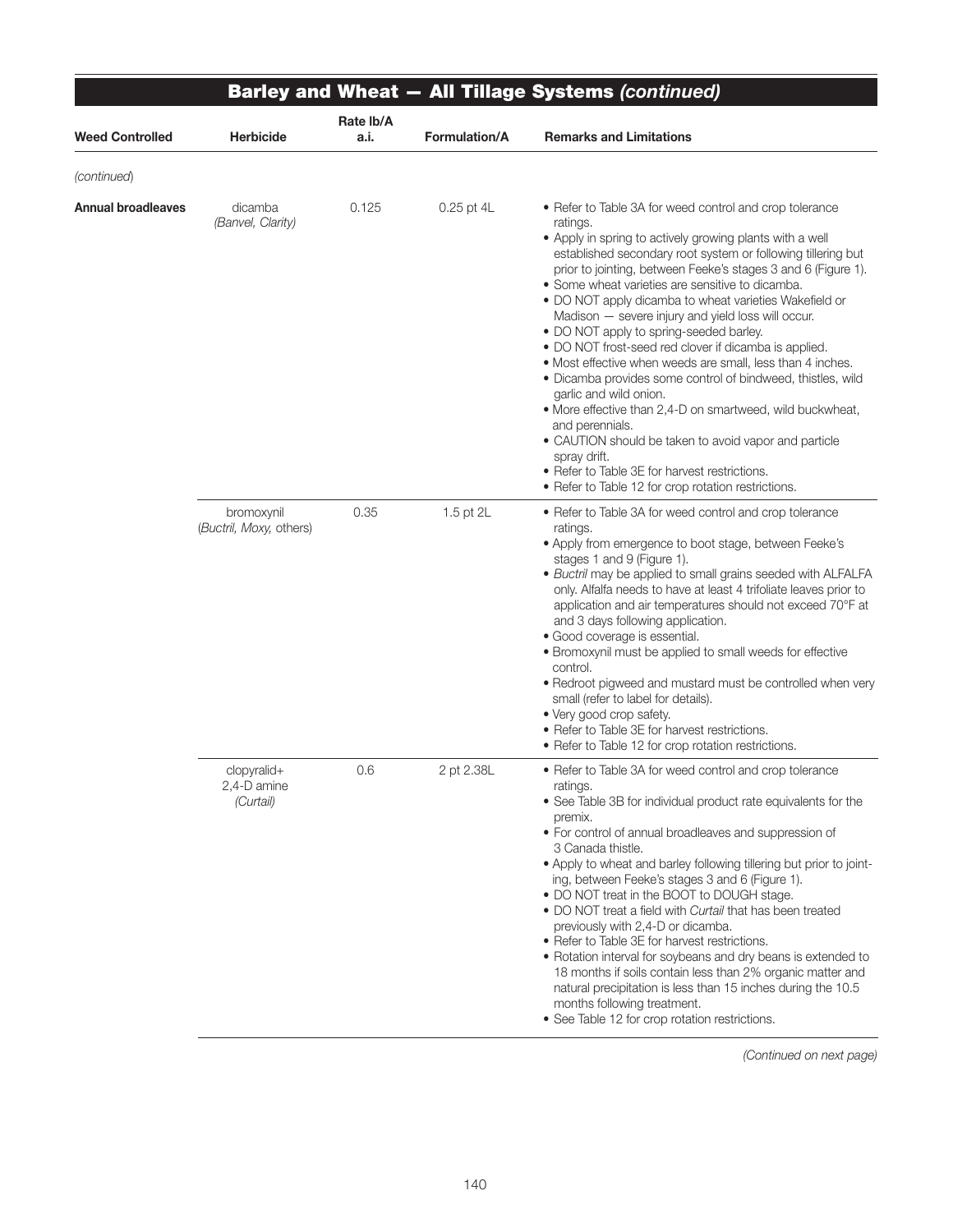|                           |                                                            |                   |                                         | <b>Barley and Wheat - All Tillage Systems (continued)</b>                                                                                                                                                                                                                                                                                                                                                                                                                                                                                                                                                                                                                                                                                                                                                                                                                                                                                                                                                                                                                                                                                                                                                             |
|---------------------------|------------------------------------------------------------|-------------------|-----------------------------------------|-----------------------------------------------------------------------------------------------------------------------------------------------------------------------------------------------------------------------------------------------------------------------------------------------------------------------------------------------------------------------------------------------------------------------------------------------------------------------------------------------------------------------------------------------------------------------------------------------------------------------------------------------------------------------------------------------------------------------------------------------------------------------------------------------------------------------------------------------------------------------------------------------------------------------------------------------------------------------------------------------------------------------------------------------------------------------------------------------------------------------------------------------------------------------------------------------------------------------|
| <b>Weed Controlled</b>    | Herbicide                                                  | Rate Ib/A<br>a.i. | Formulation/A                           | <b>Remarks and Limitations</b>                                                                                                                                                                                                                                                                                                                                                                                                                                                                                                                                                                                                                                                                                                                                                                                                                                                                                                                                                                                                                                                                                                                                                                                        |
| (continued)               |                                                            |                   |                                         |                                                                                                                                                                                                                                                                                                                                                                                                                                                                                                                                                                                                                                                                                                                                                                                                                                                                                                                                                                                                                                                                                                                                                                                                                       |
| <b>Annual broadleaves</b> | tribenuron-methyl<br>(Express SG)<br>$^{+}$<br>surfactant  | 0.016             | 0.5 oz 50WG<br>$\! + \!\!\!\!$<br>0.25% | • Refer to Table 3A for weed control and crop tolerance<br>ratings.<br>• Apply after the crop has reached the 2-leaf stage but<br>3 before the flag leaf is visible, between Feeke's stages 1.2<br>and 7.9 (Figure 1).<br>• Provides some suppression of Canada thistle and sowthistle.<br>Apply when thistles are actively growing and 4-8 inches tall<br>with 2-6 inches of new growth.<br>• Express may be tank mixed with 2,4-D, MCPA or Buctril for<br>improved control of ragweed.<br>• Tank mixes with 2,4-D may improve thistle control but also<br>carry a greater risk of crop injury. To reduce this risk, apply<br>no more than 0.5 pt/A (0.25 lb a.i./A) of 2,4-D and reduce<br>surfactant concentration to 0.125%.<br>• Spectrum of annual weeds controlled is narrower than with<br>Harmony Extra or Affinity Broadspec.<br>• Very good crop safety.<br>. Caution: If liquid nitrogen fertilizer is used as the herbicide<br>carrier, leaf burn, yellowing, and stunting are likely. With<br>favorable growing conditions the symptoms are temporary,<br>but this practice is not recommended.<br>• Refer to Table 3E for harvest restrictions.<br>• Refer to Table 12 for crop rotation restrictions. |
|                           | thifensulfuron-methyl<br>(Harmony SG)<br>$+$<br>surfactant | 0.023             | 0.75 oz 50WG<br>$^{+}$<br>0.25%         | • Refer to Table 3A for weed control and crop tolerance ratings.<br>• Apply to winter wheat and barley after the crop is in<br>the 2-leaf stage but before the flag leaf is visible,<br>between Feeke's stages 1.2 and 7.9 (Figure 1).<br>• Most effective if weeds are small, 4 inches or less.<br>• Harmony may be tank mixed with 2,4-D, MCPA or Buctril for<br>improved control of ragweed.<br>• Tank mixes with 2,4-D may improve thistle control but also<br>carry a greater risk of crop injury. To reduce this risk, apply<br>no more than 0.5 pt/A (0.25 lb ai/A) of 2,4-D and reduce<br>surfactant concentration to 0.125%.<br>• For severe infestation, increase Harmony SG rate to 0.9<br>oz/A.<br>. For mayweed (dogfennel) control, reduce the Harmony SG<br>rate to 0.45 oz/A.<br>• Control of common ragweed is inconsistent.<br>. Caution: If liquid nitrogen fertilizer is used as the herbicide<br>carrier, leaf burn, yellowing, and stunting are likely. With<br>favorable growing conditions the symptoms are temporary,<br>but this practice is not recommended.<br>• Refer to Table 3E for harvest restrictions.<br>• Refer to Table 12 for crop rotation restrictions.                       |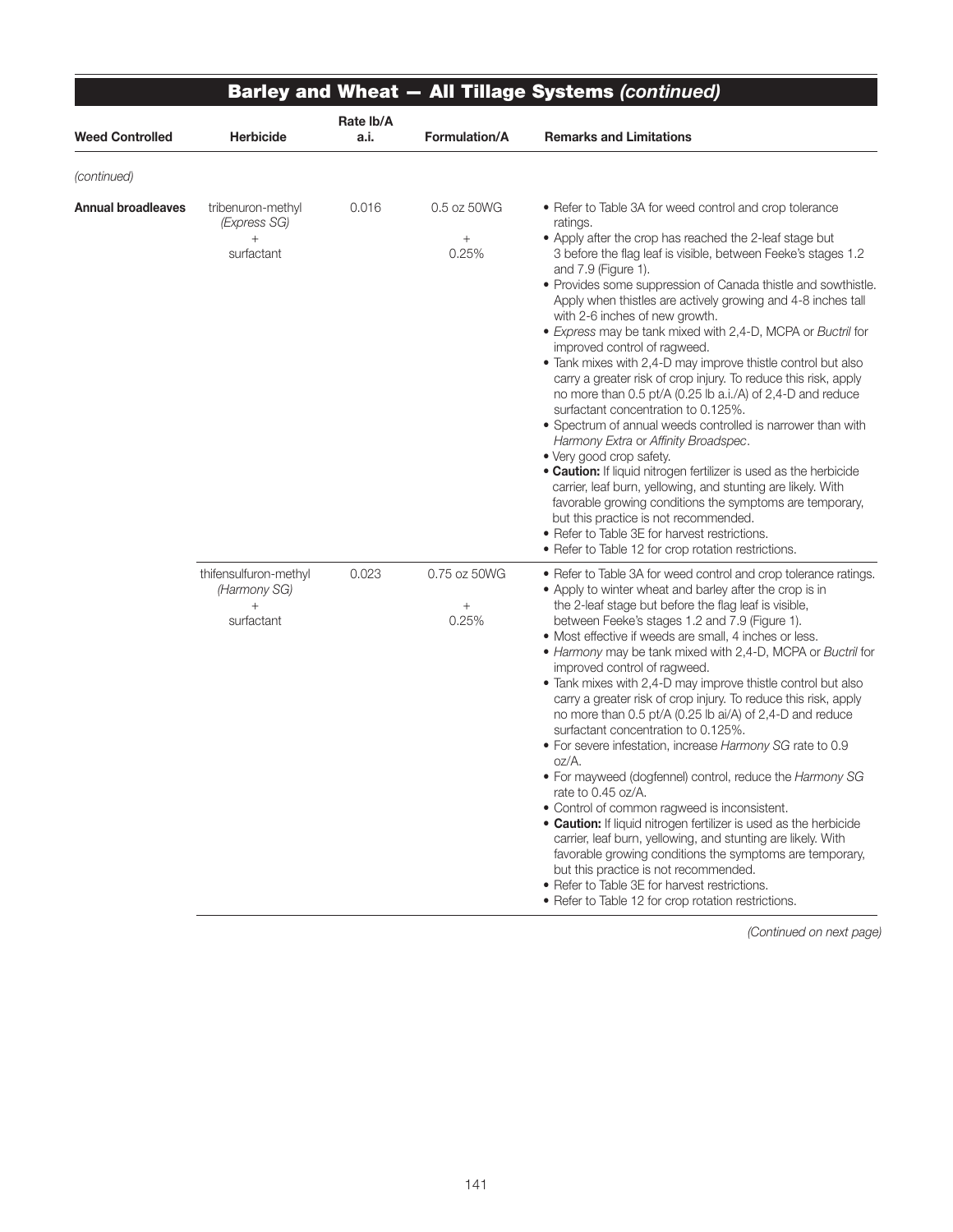|                           |                                                                                                    | Rate lb/A |                                                         | <b>Barley and Wheat - All Tillage Systems (continued)</b>                                                                                                                                                                                                                                                                                                                                                                                                                                                                                                                                                                                                                                                                                                                                                                                                                                                                                                                                                                                                                                                                                                                                                                                                                                                                                                                                                                                                                                                                                                                                            |
|---------------------------|----------------------------------------------------------------------------------------------------|-----------|---------------------------------------------------------|------------------------------------------------------------------------------------------------------------------------------------------------------------------------------------------------------------------------------------------------------------------------------------------------------------------------------------------------------------------------------------------------------------------------------------------------------------------------------------------------------------------------------------------------------------------------------------------------------------------------------------------------------------------------------------------------------------------------------------------------------------------------------------------------------------------------------------------------------------------------------------------------------------------------------------------------------------------------------------------------------------------------------------------------------------------------------------------------------------------------------------------------------------------------------------------------------------------------------------------------------------------------------------------------------------------------------------------------------------------------------------------------------------------------------------------------------------------------------------------------------------------------------------------------------------------------------------------------------|
| <b>Weed Controlled</b>    | <b>Herbicide</b>                                                                                   | a.i.      | <b>Formulation/A</b>                                    | <b>Remarks and Limitations</b>                                                                                                                                                                                                                                                                                                                                                                                                                                                                                                                                                                                                                                                                                                                                                                                                                                                                                                                                                                                                                                                                                                                                                                                                                                                                                                                                                                                                                                                                                                                                                                       |
| (continued)               |                                                                                                    |           |                                                         |                                                                                                                                                                                                                                                                                                                                                                                                                                                                                                                                                                                                                                                                                                                                                                                                                                                                                                                                                                                                                                                                                                                                                                                                                                                                                                                                                                                                                                                                                                                                                                                                      |
| <b>Annual broadleaves</b> | thifensulfuron-methyl +<br>tribenuron-methyl<br>(Harmony Extra SG)<br>$^{+}$<br>surfactant         | 0.023     | 0.75 50WG<br>$\! + \!\!\!\!$<br>0.25%                   | • Refer to Table 3A for weed control and crop tolerance ratings.<br>• See Table 3B for individual product rate equivalents for the<br>premix.<br>• Apply to winter wheat and barley after the crop is in<br>the 2-leaf stage but before the flag leaf is visible, between<br>Feeke's stages 1.2 and 7.9 (Figure 1).<br>• Harmony Extra is the best herbicide option for controlling<br>wild garlic - increase the rate to 0.9 oz/A and apply when<br>wild garlic is less than 12 inches tall with 2-4 inches of new<br>growth.<br>• Harmony Extra will provide some control of wild onion.<br>• Most effective if weeds are small, 4 inches or less.<br>• Harmony Extra may be tank mixed with 2,4-D, MCPA or<br>Buctril for improved control of ragweed. Tank mixes with<br>2,4-D may improve thistle control but also carry a greater<br>risk of crop injury. To reduce this risk, no more than 0.5 pt/A<br>(0.25 lb ai/A) of 2,4-D and reduce surfactant concentration<br>to 0.125%.<br>• For severe infestations and control of Canada thistle,<br>increase the Harmony Extra SG rate to 0.9 oz/A.<br>• For mayweed (dogfennel) control, Harmony Extra SG rate<br>may be reduced to 0.45 oz/A.<br>• Control of common ragweed is inconsistent.<br>• Caution: If liquid nitrogen fertilizer is used as the herbicide<br>carrier, leaf burn, yellowing, and stunting are likely. With<br>favorable growing conditions the symptoms are temporary,<br>but this practice is not recommended.<br>• Refer to Table 3E for harvest restrictions.<br>• Refer to Table 12 for crop rotation restrictions. |
|                           | pyrasulfotole +<br>bromoxynil<br>(Huskie)<br>$\ddot{}$<br>surfactant<br>$^{+}$<br>ammonium sulfate | 0.217     | 13.5 oz 2.06L<br>$\! + \!$<br>0.25%<br>$^{+}$<br>1 lb/A | • Refer to Table 3A for weed control and crop tolerance ratings.<br>• See Table 3B for individual product rate equivalents for the<br>premix.<br>• Apply between 1 leaf and up to flag leaf emergence,<br>between Feeke's stages 1 and 7.9 (Figure 1).<br>• Apply to actively growing weeds with 1 to 4 leaves.<br>• A nitrogen source — ammonium sulfate (0.5 to 1 lb/A) or<br>28% nitrogen (1 to 2 qt/A) - is required.<br>• Under cool conditions early in the spring, increase the<br>Huskie rate to 15 oz/A.<br>• Red clover can be frost-seeded after fall applications of<br>Huskie – some initial leaf margin bleaching may occur. DO<br>NOT apply Huskie in the spring if red clover is frost-seeded.<br>• Liquid nitrogen fertilizer solutions can be used as the carrier<br>in place of water (WHEAT ONLY). For fall applications, DO<br>NOT apply more than a 50:50 mixture of liquid nitrogen to<br>water as the spray carrier. In the spring, crop injury is greatly<br>reduced if the spray carrier is a 50:50 mixture of liquid<br>nitrogen to water compared with 100% liquid nitrogen as the<br>carrier.<br>• Refer to Table 3E for harvest restrictions.<br>• Refer to label and Table 12 for crop rotation restrictions.                                                                                                                                                                                                                                                                                                                                                         |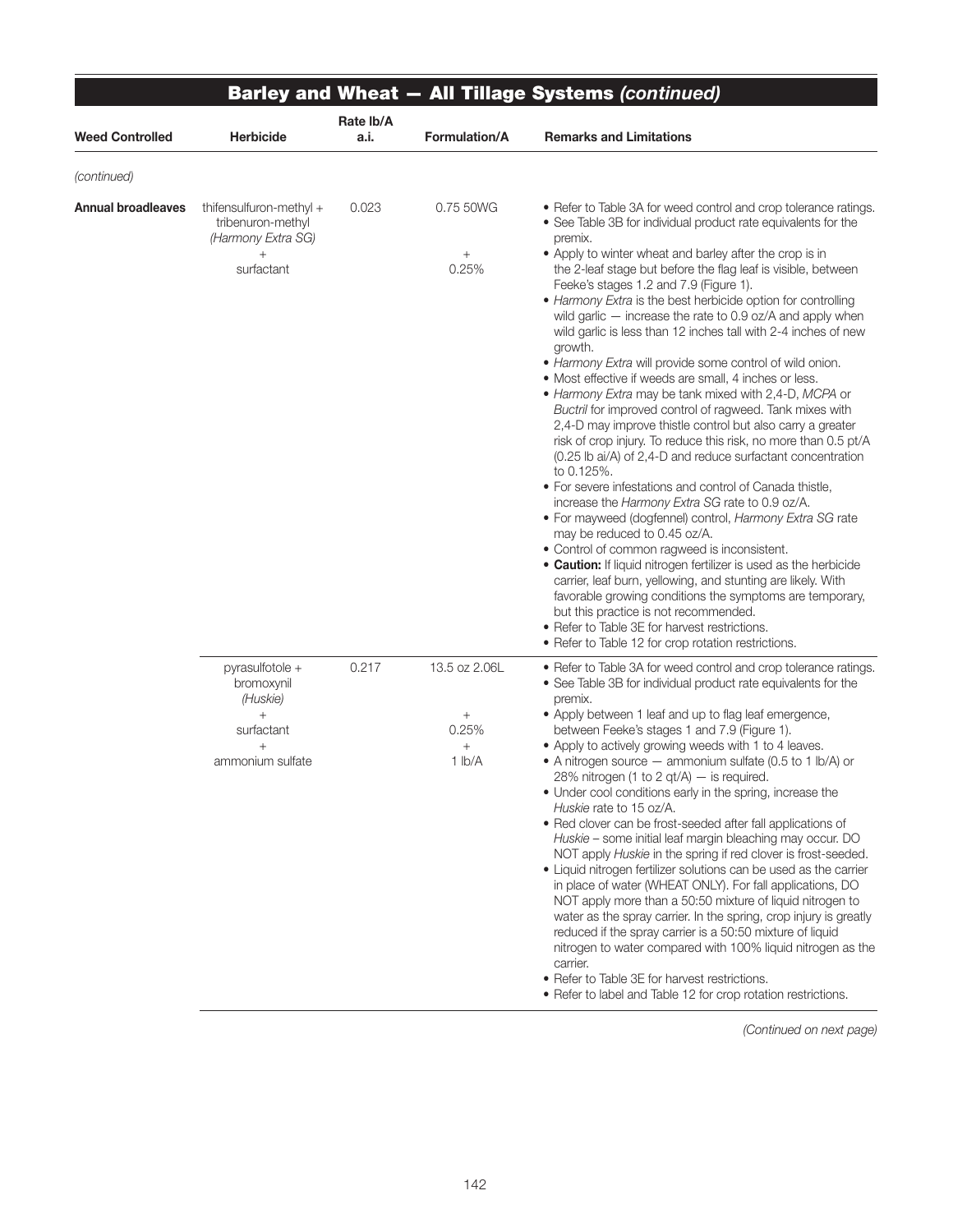|                           |                                                                |                   |                            | <b>Barley and Wheat - All Tillage Systems (continued)</b>                                                                                                                                                                                                                                                                                                                                                                                                                                                                                                                                                                                                                                                                                                                                                                                                                                                                                                                                                                                                                                               |
|---------------------------|----------------------------------------------------------------|-------------------|----------------------------|---------------------------------------------------------------------------------------------------------------------------------------------------------------------------------------------------------------------------------------------------------------------------------------------------------------------------------------------------------------------------------------------------------------------------------------------------------------------------------------------------------------------------------------------------------------------------------------------------------------------------------------------------------------------------------------------------------------------------------------------------------------------------------------------------------------------------------------------------------------------------------------------------------------------------------------------------------------------------------------------------------------------------------------------------------------------------------------------------------|
| <b>Weed Controlled</b>    | Herbicide                                                      | Rate lb/A<br>a.i. | Formulation/A              | <b>Remarks and Limitations</b>                                                                                                                                                                                                                                                                                                                                                                                                                                                                                                                                                                                                                                                                                                                                                                                                                                                                                                                                                                                                                                                                          |
| (continued)               |                                                                |                   |                            |                                                                                                                                                                                                                                                                                                                                                                                                                                                                                                                                                                                                                                                                                                                                                                                                                                                                                                                                                                                                                                                                                                         |
| <b>Annual broadleaves</b> | <b>MCPA</b>                                                    | 0.19              | 0.38 pt 4L                 | • Refer to Table 3A for weed control and crop tolerance ratings.<br>• Apply in the spring to actively growing grain following tillering<br>(usually about 6-8 inches high) but prior to jointing (Figure<br>1). DO NOT treat grain in boot to dough stage. The boot<br>stage is when the upper sheath is beginning to swell with the<br>enlarging head.<br>· MCPA may be applied to small grains underseeded with<br>legumes (e.g., red clover).<br>• A canopy of grain and weeds over the seeding will reduce<br>the possibility of injury to the legume.<br>• Apply in 5-6 gal of water/A to minimize crop injury.<br>• Sweet clover is very sensitive to MCPA.<br>• Refer to Table 3E for harvest restrictions.<br>• Refer to Table 12 for crop rotation restrictions.                                                                                                                                                                                                                                                                                                                               |
|                           | prosulfuron<br>(Peak)<br>$+$<br>crop oil concentrate           | 0.013             | 0.38 oz 57DF<br>1%         | • Refer to Table 3A for weed control and crop tolerance<br>ratings.<br>• Apply from emergence to before the second node is<br>detectable in stem elongation, between Feeke's stages<br>1 and 7 (Figure 1).<br>• Peak provides good control of wild garlic.<br>. May be tank mixed with 2,4-D, dicamba, Buctril or MCPA to<br>improve control of other broadleaf species.<br>. Weeds should be actively growing, less than 4 inches tall.<br>• Surfactant (0.25% v/v) should replace crop oil concentrate<br>when applied with liquid fertilizer as the carrier.<br>• For severe infestations, increase the Peak rate to 0.5 oz/A.<br>• DO NOT apply when the crop is under stress due to<br>drought, cold weather or other factors, or if cold, wet condi-<br>tions are expected within one week after application.<br>• Refer to Table 3E for harvest restrictions.<br>• Rotation restrictions are 22 months for several crops, includ-<br>ing soybeans.<br>• Refer to label and Table 12 for crop rotation restrictions.                                                                              |
|                           | halauxifen +<br>florasulam<br>(Quelex)<br>crop oil concentrate | 0.009             | 0.75 oz 20WG<br>$^+$<br>1% | • Refer to Table 3A for weed control and crop tolerance<br>ratings.<br>• See Table 3B for individual product rate equivalents<br>for the premix.<br>• Apply between 2 leaf and up to flag leaf emergence,<br>between Feeke's stages 1.2 and 7.9 (Figure 1).<br>• Apply to actively growing weeds less than 4 inches tall.<br>• Quelex can be applied with a methylated seed oil at 1% v/v.<br>• DO NOT frost-seed red clover if Quelex is applied.<br>• Liquid nitrogen fertilizers can be used as a carrier in place<br>of water. Only a non-ionic surfactant at a maximum rate of<br>0.25% v/v can be used as the adjuvant if nitrogen fertilizers<br>are the carrier. Temporary crop injury can occur when liquid<br>nitrogen is used as a carrier.<br>• Extreme growing conditions (drought or freezing) prior to, at,<br>or following the time of application may reduce weed control<br>and the risk of crop injury.<br>• Refer to Table 3E for harvest restrictions.<br>. DO NOT compost any plant material from treated areas.<br>• Refer to label and Table 12 for crop rotation restrictions. |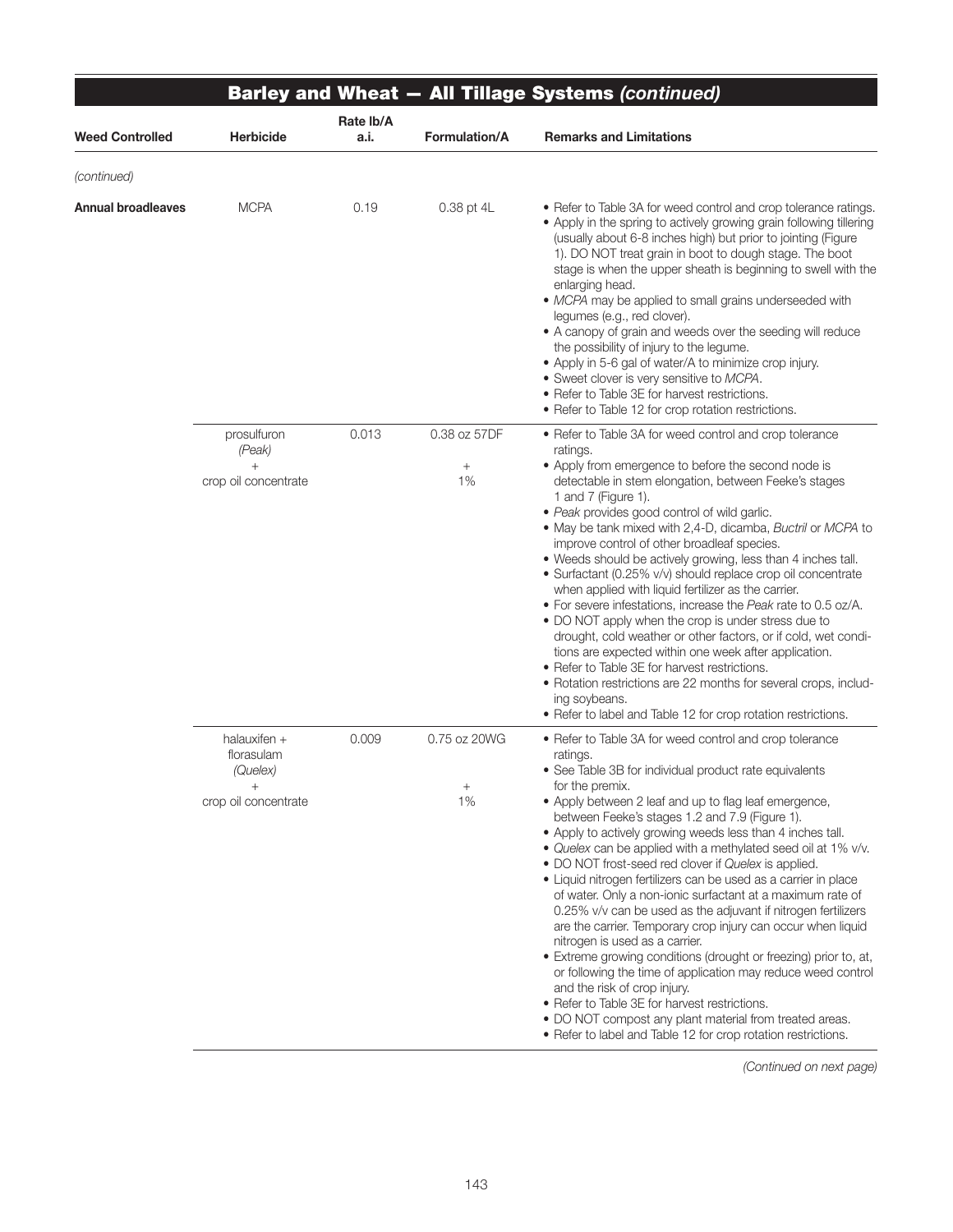|                        |                                                                                               |                   |                                                             | <b>Barley and Wheat - All Tillage Systems (continued)</b>                                                                                                                                                                                                                                                                                                                                                                                                                                                                                                                                                                                                                                                                                                                                                                                                                                                                                                                        |
|------------------------|-----------------------------------------------------------------------------------------------|-------------------|-------------------------------------------------------------|----------------------------------------------------------------------------------------------------------------------------------------------------------------------------------------------------------------------------------------------------------------------------------------------------------------------------------------------------------------------------------------------------------------------------------------------------------------------------------------------------------------------------------------------------------------------------------------------------------------------------------------------------------------------------------------------------------------------------------------------------------------------------------------------------------------------------------------------------------------------------------------------------------------------------------------------------------------------------------|
| <b>Weed Controlled</b> | <b>Herbicide</b>                                                                              | Rate lb/A<br>a.i. | <b>Formulation/A</b>                                        | <b>Remarks and Limitations</b>                                                                                                                                                                                                                                                                                                                                                                                                                                                                                                                                                                                                                                                                                                                                                                                                                                                                                                                                                   |
| (continued)            |                                                                                               |                   |                                                             |                                                                                                                                                                                                                                                                                                                                                                                                                                                                                                                                                                                                                                                                                                                                                                                                                                                                                                                                                                                  |
| Annual broadleaves     | fluroxypyr<br>(Starane Ultra)                                                                 | 0.14              | 0.4 pt 2.8L                                                 | • Refer to Table 3A for weed control and crop tolerance<br>ratings.<br>• Apply from 2-leaf stage up to and including flag leaf<br>emergence, between Feeke's stages 1.2 and 9 (Figure 1).<br>• Starane Ultra provides excellent control of hemp dogbane.<br>• Apply to actively growing weeds up to 8 inches tall.<br>• Increase the rate to 0.7 pt/A to control volunteer potato.<br>• Refer to Table 3E for harvest restrictions.<br>• Refer to Table 12 for crop rotation restrictions.                                                                                                                                                                                                                                                                                                                                                                                                                                                                                       |
|                        | clopyralid<br>(Stinger)                                                                       | 0.094             | 0.25 pt 3L                                                  | • Refer to Table 3A for weed control and crop tolerance<br>ratings.<br>• Apply to wheat or barley from the 3-leaf stage to boot<br>stage, between Feeke's stages 1.3 and 9 (Figure 1).<br>• May be tank mixed with 2,4-D, dicamba, Buctril, Harmony<br>Extra or Express for control of additional weeds. See label for<br>details on rates.<br>• Stinger provides good control of Canada thistle and sow-<br>thistle. For best results increase the rate to 0.33 pt/A and<br>treat thistle plants between the rosette stage and bud stage.<br>• Refer to Table 3E for harvest restrictions.<br>• See Table 12 for crop rotation restrictions.                                                                                                                                                                                                                                                                                                                                    |
|                        | bromoxynil +<br>bicyclopyrone<br>(Talinor)<br>$+$<br>CoAct+<br>$^{+}$<br>crop oil concentrate | 0.19              | 13.7 oz 1.77L<br>$\! + \!\!\!\!$<br>2.75 oz<br>$^{+}$<br>1% | • Refer to Table 3A for weed control and crop tolerance<br>ratings.<br>• See Table 3B for individual product rate equivalents for the<br>premix.<br>• Apply between 2 leaf and up to the pre-boot stage, Feekes<br>stage 1.2 and 8 (Figure 1).<br>• Apply to actively growing weeds with 1 to 4 leaves.<br>• CoAct+ must be applied with Talinor and either a crop oil<br>concentrate or surfactant, depending on tank mix partner.<br>• DO NOT add ammonium sulfate or nitrogen products or<br>severe crop injury can occur.<br>. DO NOT apply Talinor in the spring if red clover is under-<br>seeded.<br>• DO NOT apply to a crop that is stressed by frost, drought,<br>flooding, or other conditions.<br>• Talinor maybe tank mixed with certain fungicides, consult<br>label.<br>• DO NOT tank mix with any organophosphate or cambamate<br>insecticide.<br>• Refer to Table 3E for harvest restrictions.<br>• Refer to label and Table 12 for crop rotation restrictions. |
|                        | $clopy$ ralid +<br>fluroxypyr<br>(WideMatch)                                                  | 0.25              | 1.33 pt 1.5L                                                | • Refer to Table 3A for weed control and crop tolerance<br>ratings.<br>• See Table 3B for individual product rate equivalents for the<br>premix.<br>• Apply to wheat, barley and oats from the 3-leaf stage to<br>the boot stage, between Feeke's stages 1.3 and 9<br>(Figure 1).<br>• DO NOT frost-seed red clover if WideMatch is applied.<br>• May be tank mixed with 2,4-D, dicamba, Buctril, Harmony<br>Extra, Affinity BroadSpec or Express for control of additional<br>weeds. See label for details on rates.<br>• WideMatch provides some control of thistles and hemp<br>dogbane.<br>• Refer to Table 3E for harvest restrictions.<br>• Refer to label and Table 12 for crop rotation restrictions.                                                                                                                                                                                                                                                                    |

 $\equiv$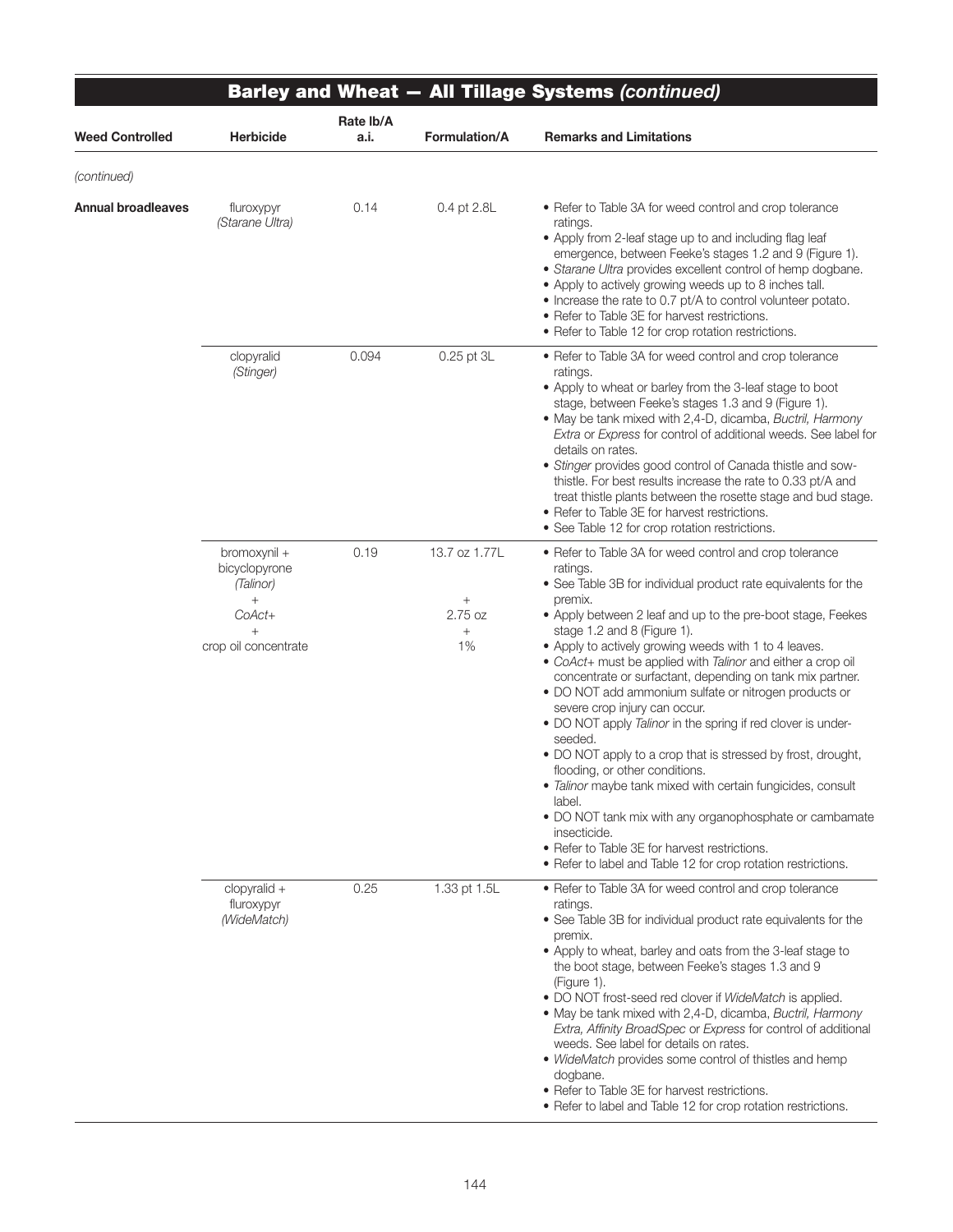## FIGURE 1 — Wheat growth stages according to the Feeke's scale. Management inputs are indicated.

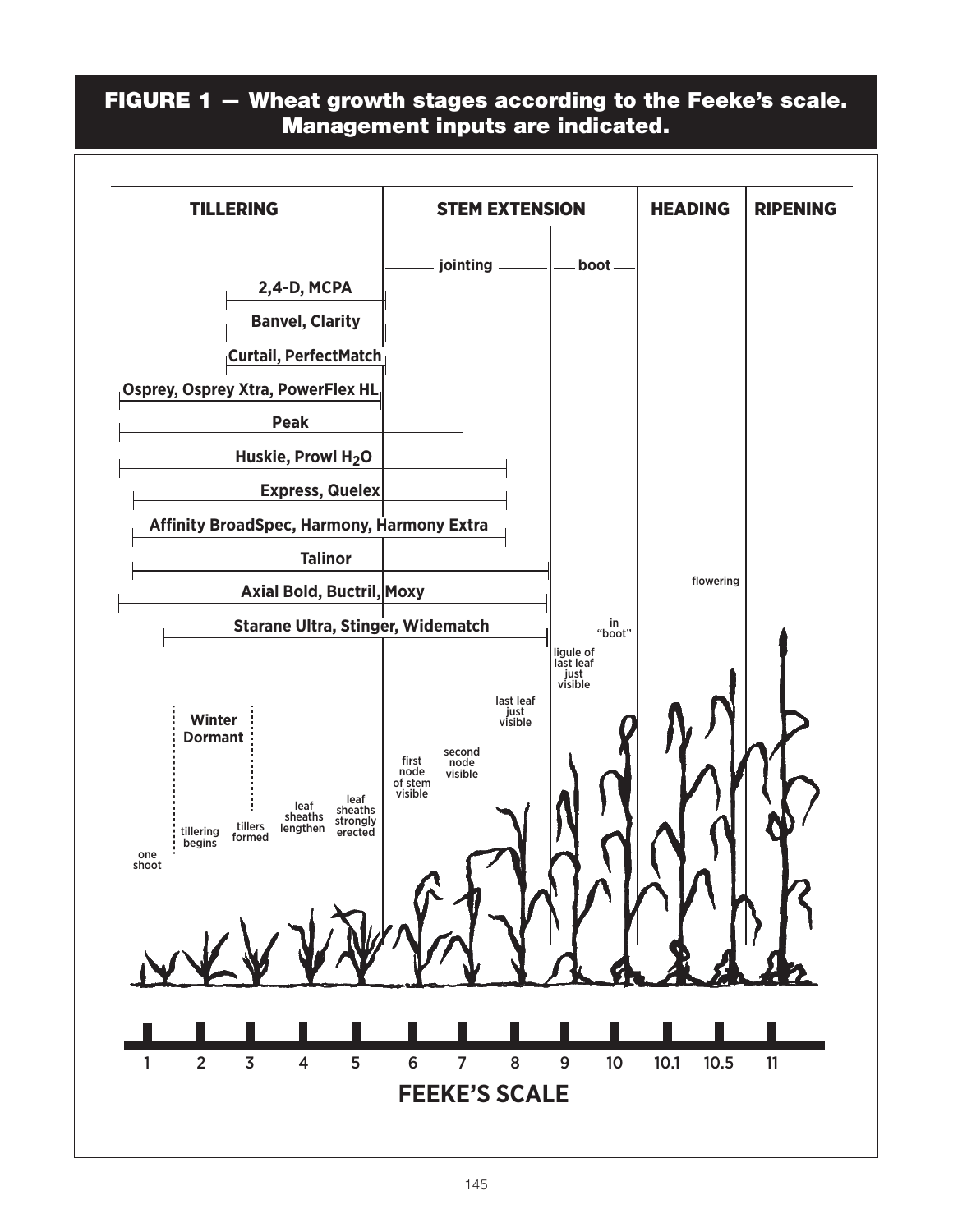| Oats - All Tillage Systems |                                                                                            |                   |                                |                                                                                                                                                                                                                                                                                                                                                                                                                                                                                                                                                                                                                                                                                                                                                                                      |  |  |  |  |  |
|----------------------------|--------------------------------------------------------------------------------------------|-------------------|--------------------------------|--------------------------------------------------------------------------------------------------------------------------------------------------------------------------------------------------------------------------------------------------------------------------------------------------------------------------------------------------------------------------------------------------------------------------------------------------------------------------------------------------------------------------------------------------------------------------------------------------------------------------------------------------------------------------------------------------------------------------------------------------------------------------------------|--|--|--|--|--|
| <b>Weed Controlled</b>     | <b>Herbicide</b>                                                                           | Rate Ib/A<br>a.i. | Formulation/A                  | <b>Remarks and Limitations</b>                                                                                                                                                                                                                                                                                                                                                                                                                                                                                                                                                                                                                                                                                                                                                       |  |  |  |  |  |
| Annual broadleaves         | 2,4-D amine                                                                                | 0.38              | 0.75 pt 4L                     | • Refer to Table 3A for weed control and crop tolerance<br>ratings.<br>• Apply in the spring to actively growing grain following tillering<br>(usually about 6-8 inches high) but prior to jointing. DO NOT<br>treat grain in boot to dough stage. The boot stage is when<br>the upper sheath is beginning to swell with the enlarging<br>head.<br>• Most effective when weeds are small (less than 4 inches).<br>• Some yield reduction may occur but generally less than that<br>caused by weeds.<br>• Refer to Table 3E for harvest restrictions.<br>• Refer to Table 12 for crop rotation restrictions.                                                                                                                                                                          |  |  |  |  |  |
|                            | bromoxynil<br>(Buctril, Moxy)                                                              | 0.38              | 1.5 pt 2L                      | • Refer to Table 3A for weed control and crop tolerance<br>ratings.<br>• May be applied from emergence up to boot stage.<br>· Good coverage essential.<br>• Bromoxynil must be applied to small weeds for effective<br>control (see label).<br>• Redroot pigweed and mustard must be controlled when very<br>small (refer to label for details).<br>• Very good crop safety.<br>• Refer to Table 3E for harvest restrictions.<br>• Refer to Table 12 for crop rotation restrictions.                                                                                                                                                                                                                                                                                                 |  |  |  |  |  |
|                            | thifensulfuron-methyl<br>(Harmony SG)<br>$^{+}$<br>surfactant                              | 0.018             | 0.6 oz 50SG<br>$\! +$<br>0.25% | • Refer to Table 3A for weed control and crop tolerance<br>ratings.<br>• Apply to oats in the 3- to 5-leaf stage but before jointing.<br>• DO NOT apply to Ogle, Porter, or Premier varieties.<br>• Most effective if weeds are small (4 inches or less).<br>• Addition of surfactant is essential for adequate results.<br>• Control of common ragweed is inconsistent.<br>• Refer to Table 3E for harvest restrictions.<br>• Refer to Table 12 for crop rotation restrictions.                                                                                                                                                                                                                                                                                                     |  |  |  |  |  |
|                            | thifensulfuron-methyl +<br>tribenuron-methyl<br>(Harmony Extra SG)<br>$^{+}$<br>surfactant | 0.018             | 0.6 oz 50SG<br>0.25%           | • Refer to Table 3A for weed control and crop tolerance<br>ratings.<br>• See Table 3B for individual product rate equivalents for the<br>premix.<br>• Apply to oats in the 3- to 5-leaf stage but before jointing.<br>• DO NOT apply to Ogle, Porter, or Premier varieties.<br>• Most effective if weeds are small (4 inches or less).<br>• Addition of surfactant is essential for adequate results.<br>• Control of common ragweed is inconsistent.<br>• DO NOT graze or feed forage or hay from treated areas to<br>livestock. (Dry-harvested straw may be used for bedding<br>and/or feed.)<br>• Injury symptoms will appear on weeds in 1-3 weeks after<br>application.<br>• Refer to Table 3E for harvest restrictions.<br>• Refer to Table 12 for crop rotation restrictions. |  |  |  |  |  |
|                            | <b>MCPA</b>                                                                                | 0.38              | 0.75 pt 4L                     | • Refer to Table 3A for weed control and crop tolerance<br>ratings.<br>• Less injurious and less effective than 2,4-D.<br>• Most effective when weeds are small (less than 4 inches).<br>• Apply at or after full tillering but before the boot stage (the<br>first node is detectable and the grain is usually 6-8 inches<br>tall at full tillering; the boot stage is when the upper sheath is<br>beginning to swell with the enlarging head).<br>• Refer to Table 3E for harvest restrictions.<br>• Refer to Table 12 for crop rotation restrictions.                                                                                                                                                                                                                             |  |  |  |  |  |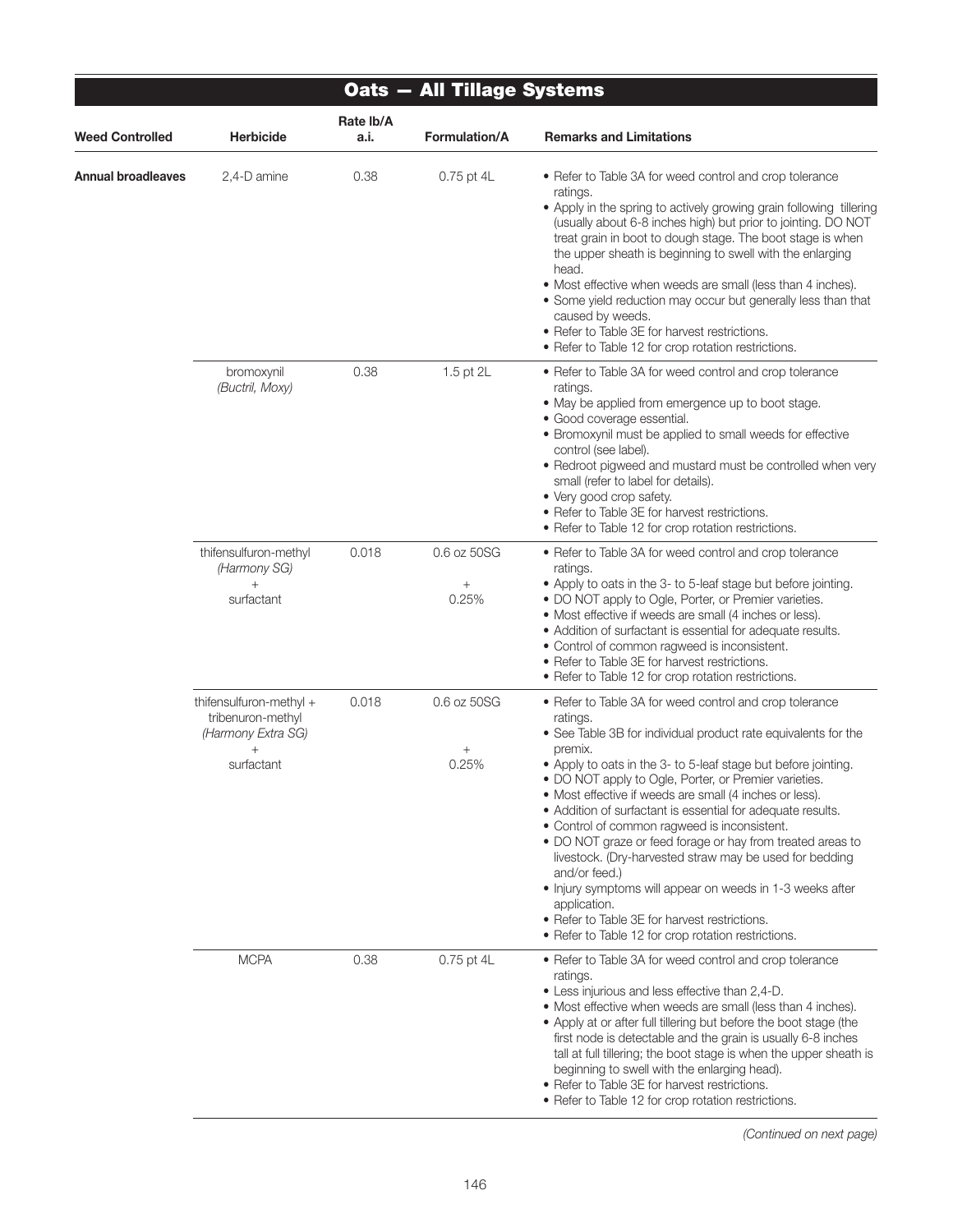| Oats - All Tillage Systems (continued) |                                          |                   |                      |                                                                                                                                                                                                                                                                                                                                                                                                                                                                                                                                                                               |  |  |
|----------------------------------------|------------------------------------------|-------------------|----------------------|-------------------------------------------------------------------------------------------------------------------------------------------------------------------------------------------------------------------------------------------------------------------------------------------------------------------------------------------------------------------------------------------------------------------------------------------------------------------------------------------------------------------------------------------------------------------------------|--|--|
| <b>Weed Controlled</b>                 | <b>Herbicide</b>                         | Rate Ib/A<br>a.i. | <b>Formulation/A</b> | <b>Remarks and Limitations</b>                                                                                                                                                                                                                                                                                                                                                                                                                                                                                                                                                |  |  |
| (continued)                            |                                          |                   |                      |                                                                                                                                                                                                                                                                                                                                                                                                                                                                                                                                                                               |  |  |
| <b>Annual broadleaves</b>              | fluroxypyr<br>(Starane Ultra)            | 0.14              | 0.4 pt 2.8L          | • Refer to Table 3A for weed control and crop tolerance<br>ratings.<br>• Apply from 2-leaf stage up to and including flag leaf<br>emergence (between 1.2 and 9 on Feeke's scale).<br>• Apply to actively growing weeds up to 8 inches tall.<br>• Narrow spectrum of weeds controlled.<br>. DO NOT apply to small grains underseeded with a legume.<br>• Refer to Table 3E for harvest restrictions.<br>• Refer to Table 12 for crop rotation restrictions.                                                                                                                    |  |  |
|                                        | clopyralid<br>(Stinger)                  | 0.094             | 0.25 pt 3L           | • Refer to Table 3A for weed control and crop tolerance<br>ratings.<br>• Apply to oats from the 3-leaf stage to boot stage.<br>See label for details.<br>. May be tank mixed with Buctril for control of additional<br>weeds.<br>• Refer to Table 3E for harvest restrictions.<br>• See Table 12 for crop rotation restrictions.                                                                                                                                                                                                                                              |  |  |
|                                        | clopyralid+<br>fluroxypyr<br>(WideMatch) | 0.25              | 1.33 pt 1.5L         | • Refer to Table 3A for weed control and crop tolerance<br>ratings.<br>• See Table 3B for individual product rate equivalents for the<br>premix.<br>• Apply to wheat, barley and oats from the 3-leaf stage to<br>boot stage (between 1.3 and 9 on Feeke's scale). See<br>label for details.<br>• May be tank mixed with 2,4-D, dicamba, Buctril, Harmony<br>Extra, Affinity BroadSpec or Express for control of<br>additional weeds. See label for details on rates.<br>• Refer to Table 3E for harvest restrictions.<br>• Refer to Table 12 for crop rotation restrictions. |  |  |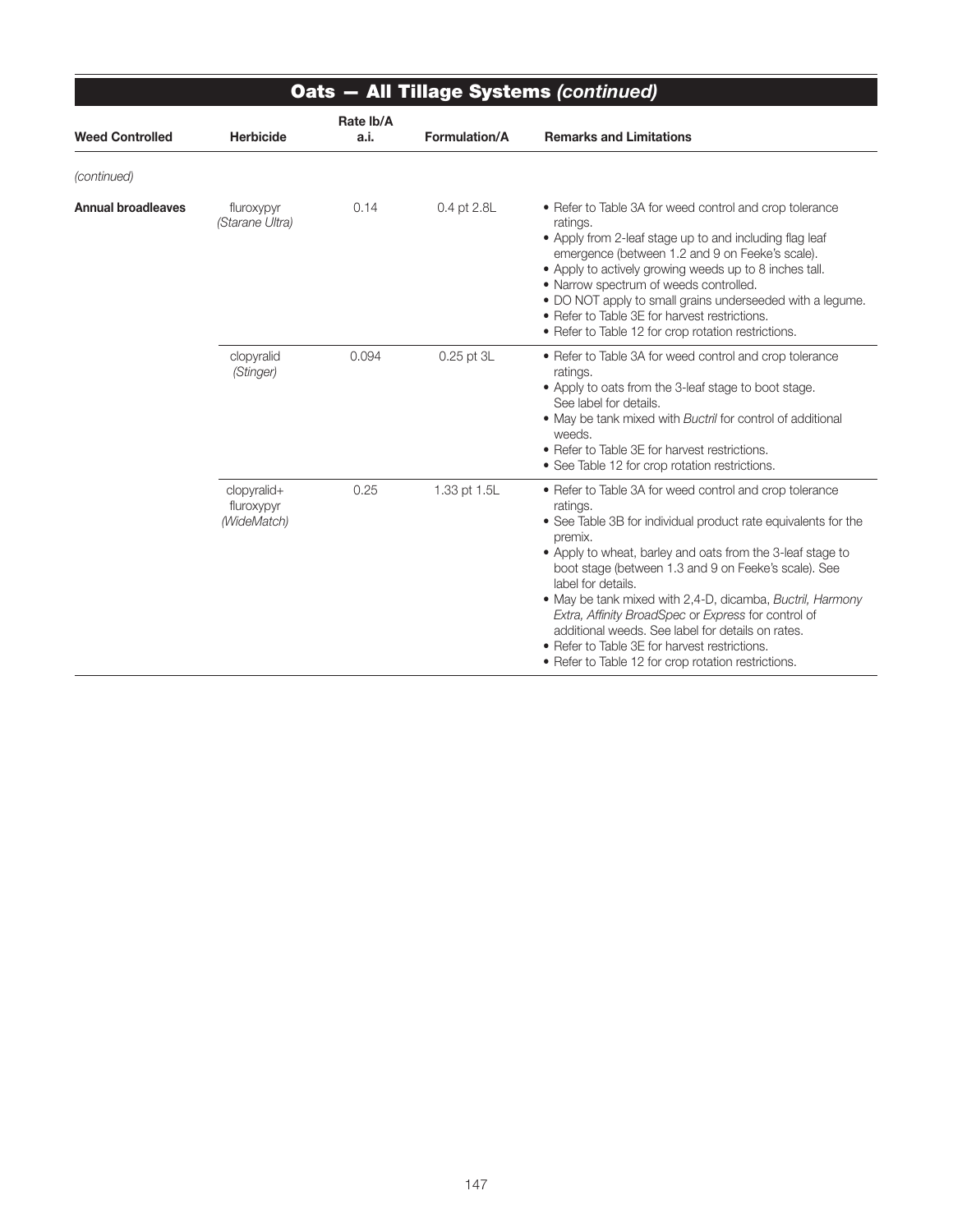# TABLE 3D — Wheat – Preharvest Applications

| <b>Weed Controlled</b>                      | <b>Herbicide</b>                                                                    | Rate Ib/A<br>a.i. | <b>Formulation/A</b>                                        | <b>Remarks and Limitations</b>                                                                                                                                                                                                                                                                                                                                                                                                                                                                                                                                                                                                                                            |
|---------------------------------------------|-------------------------------------------------------------------------------------|-------------------|-------------------------------------------------------------|---------------------------------------------------------------------------------------------------------------------------------------------------------------------------------------------------------------------------------------------------------------------------------------------------------------------------------------------------------------------------------------------------------------------------------------------------------------------------------------------------------------------------------------------------------------------------------------------------------------------------------------------------------------------------|
| Annual grasses<br><b>Annual broadleaves</b> | glyphosate<br>$^{+}$<br>ammonium sulfate                                            | 0.75 lb a.e.      | See Table 10<br>$\! + \!$<br>17 lb/100 gal                  | • See Table 10 for a list of glyphosate products, formulations<br>and rates.<br>• Apply to wheat after the hard-dough stage when grain<br>contains 30% moisture or less, to avoid illegal residues of<br>glyphosate that exceed the established maximum residue<br>levels (MRLs).<br>• Some buyers will not purchase grain treated with glyphosate,<br>consult your buyer prior to using glyphosate as a preharvest<br>herbicide treatment.<br>• Apply up to 7 days before harvest.<br>• DO NOT apply to wheat grown for seed.<br>. Wheat stubble can be grazed immediately after harvest.                                                                                |
| <b>Annual broadleaves</b>                   | 2,4-D ester<br>or<br>2,4-D amine                                                    | 0.5<br>0.5        | 1 pt $4L$<br>1 pt $4L$                                      | . Apply to wheat after the hard-dough stage when grain<br>contains 30% moisture or less.<br>• Apply up to 14 days before harvest.<br>• Caution should be taken to avoid vapor and particle spray<br>drift.<br>• DO NOT double crop soybean unless 7 days have occurred<br>between 2,4-D ester application and planting or 15 days<br>between 2,4-D amine application and planting.<br>• Refer to Table 3E for harvest restrictions.                                                                                                                                                                                                                                       |
|                                             | carfentazone<br>(Aim)<br>$^{+}$<br>methylated seed oil                              | 0.02              | 1.5 oz 2EC<br>$\! + \!\!\!\!$<br>1% v/v                     | • Apply when wheat is in the hard-dough stage and the green<br>color is gone from the nodes of the stem.<br>• Aim can be used to defoliate velvetleaf.<br>• Apply up to 3 days before harvest.<br>• Aim is not as effective as glyphosate on most species.<br>• Aim can be tank-mixed with other preharvest herbicides.<br>• Use a minimum of 10 gallons of water. Higher spray volumes<br>will provide better coverage.<br>• DO NOT harvest for forage within 7 days of application.                                                                                                                                                                                     |
|                                             | dicamba<br>(Clarity)                                                                | 0.25              | 8 oz 4L                                                     | • Apply when wheat is in the hard-dough stage and the green<br>color is gone from the nodes of the stem.<br>• Clarity can be used to suppress annual broadleaf weeds.<br>• Apply up to 7 days before harvest.<br>• DO NOT apply to wheat grown for seed.<br>• Caution should be taken to avoid vapor and particle spray<br>drift.<br>• DO NOT double crop soybean unless 1-inch of rainfall and<br>14 days have occurred between Clarity application and<br>planting.<br>• Refer to Table 3E for harvest restrictions.                                                                                                                                                    |
|                                             | suflufenacil<br>(Sharpen)<br>$+$<br>methylated seed oil<br>$^+$<br>ammonium sulfate | 0.046             | 2 oz 2.85L<br>$\! + \!\!\!\!$<br>1%<br>$+$<br>17 lb/100 gal | • Apply when wheat is in the hard-dough stage when grain<br>contains 30% moisture or less.<br>• Sharpen desiccation rates range between 1 to 2 oz/A.<br>• Apply up to 3 days before harvest. However, it generally<br>takes 7 days to reach maximum activity.<br>• Sharpen is an effective desiccant on common ragweed<br>and horseweed. Glyphosate should be added for common<br>lambsquarters desiccation.<br>. If double cropping to soybean use Sharpen at 1 oz/A.<br>. DO NOT apply to wheat or barley grown for seed or malting.<br>• Desiccation treated straw can be grazed or fed to livestock.<br>• Refer to label and Table 12 for crop rotation restrictions. |